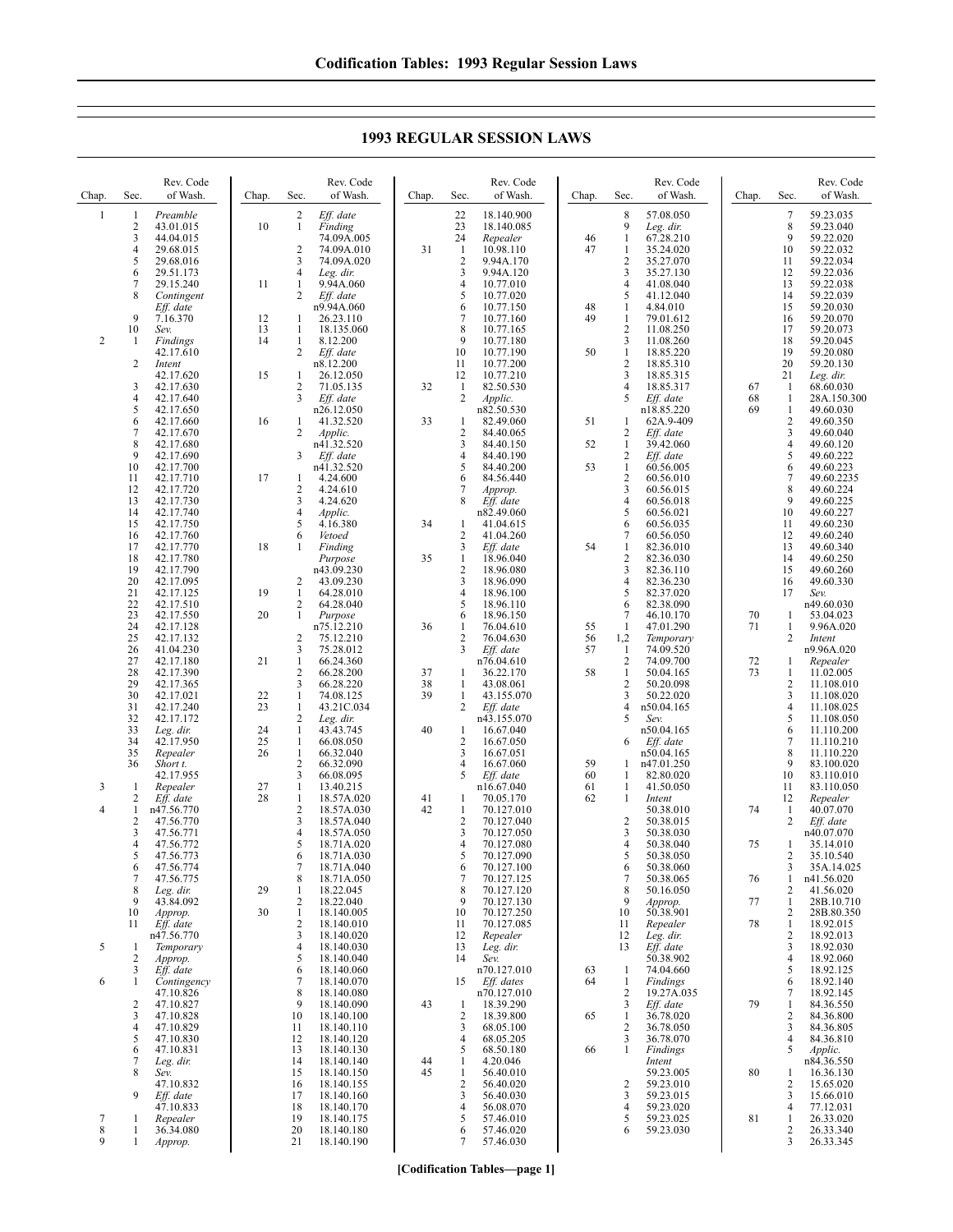| Chap.          | Sec.                                                  | Rev. Code<br>of Wash.                                             | Chap.             | Sec.                                           | Rev. Code<br>of Wash.                                         | Chap.             | Sec.                                                  | Rev. Code<br>of Wash.                                          | Chap.                    | Sec.                                                           | Rev. Code<br>of Wash.                                         | Chap.                    | Sec.                                                                  | Rev. Code<br>of Wash.                                         |
|----------------|-------------------------------------------------------|-------------------------------------------------------------------|-------------------|------------------------------------------------|---------------------------------------------------------------|-------------------|-------------------------------------------------------|----------------------------------------------------------------|--------------------------|----------------------------------------------------------------|---------------------------------------------------------------|--------------------------|-----------------------------------------------------------------------|---------------------------------------------------------------|
| 82             | $\overline{4}$<br>$\mathbf{1}$<br>2<br>3              | 26.33.380<br>77.17.010<br>77.17.020<br>77.17.030                  | 96                | 10<br>11<br>1                                  | Repealer<br>Eff. date<br>n41.40.175<br>Findings               | 118               | 1<br>$\overline{c}$<br>3                              | Finding<br>70.95L.005<br>70.95L.010<br>70.95L.020              | 134<br>135               | 2<br>$\mathbf{1}$<br>$\mathbf{1}$<br>$\overline{c}$            | 18.74.029<br>n43.330.060<br>69.60.030<br>69.60.070            | 161<br>162               | 1<br>$\mathbf{1}$<br>$\overline{c}$<br>3                              | 11.104.050<br>88.46.170<br>90.56.510<br>Temporary             |
|                | 4<br>5<br>6                                           | Applic.<br>n77.17.010<br>77.21.090<br>75.10.220                   |                   | 2<br>3<br>4                                    | n43.20A.800<br>43.20A.800<br>43.20A.810<br>43.20A.820         | 119               | $\overline{4}$<br>5<br>6<br>1                         | 70.95L.030<br>70.95L.040<br>Leg. dir.<br>82.08.02665           |                          | 3<br>$\overline{4}$<br>5                                       | 69.60.090<br>Sev.<br>69.60.900<br>Eff. date                   |                          | 4<br>5                                                                | Sev.<br>n88.46.170<br>Eff. date<br>n88.46.170                 |
| 83             | 7<br>1<br>2<br>3                                      | Leg. dir.<br>35.21.163<br>36.01.160<br>35.20.030                  |                   | 5<br>6<br>7<br>8                               | 43.20A.830<br>43.20A.840<br>43.20A.845<br>Leg. dir.           | 120               | $\mathbf{1}$<br>$\overline{c}$<br>$\mathfrak{Z}$<br>4 | 15.13.250<br>15.13.260<br>15.13.270<br>15.13.280               | 136<br>137               | $1 - 3$<br>$\overline{4}$<br>1                                 | 69.60.901<br>Approp.<br>Eff. date<br>70.96A.145               | 163<br>164<br>165<br>166 | 1<br>1<br>$\mathbf{1}$<br>$\mathbf{1}$                                | 15.76.120<br>9.94A.030<br>Repealer<br>16.49A.600              |
|                | 4<br>5<br>6<br>7                                      | 35.22.280<br>35.23.440<br>35.24.290<br>35.27.370                  | 97                | 1<br>$\mathbf{2}$<br>3<br>$\overline{4}$       | 81.80.301<br>81.80.318<br>81.80.321<br>81.80.150              |                   | 5<br>6<br>7<br>8                                      | 15.13.310<br>15.13.320<br>15.13.265<br>15.13.370               | 138<br>139<br>140        | 1<br>1<br>$\mathbf{1}$<br>$\overline{2}$                       | 51.08.013<br>39.84.130<br>9.95.040<br>9.95.125                | 167                      | $\overline{c}$<br>$\mathbf{1}$<br>$\mathbf{2}$                        | 16.74.570<br>50.04.223<br>Eff. date<br>n50.04.223             |
|                | 8<br>9<br>10<br>11                                    | 35A.11.020<br>36.32.120<br>Repealer<br>Eff. date                  |                   | 5<br>6<br>7<br>8                               | 81.80.090<br>81.80.115<br>Repealer<br>Eff. date               |                   | 9<br>10<br>11<br>12                                   | 15.13.390<br>15.13.400<br>15.13.410<br>15.13.420               | 141                      | 3<br>$\overline{4}$<br>1<br>$\overline{c}$                     | 9.95.130<br>9.96.050<br>82.36.280<br>82.38.080                | 168                      | $\mathbf{1}$<br>2<br>3                                                | 51.12.102<br>Applic.<br>n51.12.102<br>Eff. date               |
| 84<br>85<br>86 | -1<br>1<br>$\mathbf{1}$                               | n35.21.163<br>36.68.110<br>77.32.155<br>Uncod.                    | 98                | 1<br>2<br>3                                    | n81.80.321<br>90.42.010<br>90.42.030<br>90.42.040             |                   | 13<br>14<br>15<br>16                                  | 15.13.425<br>15.13.430<br>15.13.440<br>15.13.445               | 142                      | $\mathbf{1}$<br>$\overline{\mathbf{c}}$<br>3<br>$\overline{4}$ | Repealer<br>43.240.911<br>19.02.020<br>19.02.030              | 169<br>170               | 1<br>1                                                                | n51.12.102<br>40.04.090<br>Intent<br>n67.16.105               |
|                | $\overline{2}$<br>3<br>$\overline{4}$<br>5,6          | Leg. dir.<br>Uncod.<br>Leg. dir.<br>Uncod.                        | 99<br>100<br>101  | 4<br>1<br>1<br>1                               | 90.42.080<br>90.44.445<br>75.30.120<br>Findings               | 121               | 17<br>18<br>$\mathbf{1}$<br>$\overline{2}$            | 15.13.470<br>15.13.480<br>46.55.085<br>46.55.115               | 143<br>144               | 5<br>1<br>$\mathbf{1}$<br>$\overline{2}$                       | 43.06.010<br>31.45.010<br>9.95.045<br>9.95.047                | 171                      | 2<br>3<br>1                                                           | 67.16.105<br>Eff. date<br>n67.16.105<br>13.40.085             |
|                | 7<br>8<br>9                                           | 43.01.170<br>28A.400.212<br>Eff. date<br>n28A.400.212             |                   | $2 - 8$<br>9<br>10                             | n27.34.010<br>Temporary<br>27.34.010<br>27.34.020             | 122               | 3<br>4<br>5<br>1                                      | 46.55.120<br>81.80.040<br>Repealer<br>51.52.130                |                          | 3<br>$\overline{4}$<br>5<br>6                                  | 9.95.011<br>9.95.040<br>9.94A.395<br>72.02.270                | 172<br>173               | $\mathbf{1}$<br>2<br>1                                                | 47.26.121<br>Eff. date<br>n47.26.121<br>28B.15.820            |
| 87             | $\mathbf{1}$<br>$\overline{2}$<br>3<br>$\overline{4}$ | 28B.50.837<br>28B.50.839<br>28B.50.8351<br>28B.50.844             |                   | 11<br>12<br>13<br>14                           | 27.34.040<br>27.34.250<br>27.34.900<br>43.03.028              |                   | $\overline{2}$<br>3<br>4<br>5                         | 51.14.120<br>51.14.130<br>51.14.140<br>Leg. dir.               | 145<br>146               | 7<br>1<br>1                                                    | Eff. date<br>n9.95.045<br>28B.10.031<br>74.13.075             | 174<br>175               | $\mathbf{1}$<br>$\mathbf{1}$<br>$\sqrt{2}$<br>$\overline{\mathbf{3}}$ | 39.04.010<br>46.70.011<br>46.70.041<br>46.70.180              |
| 88             | $1 - 3$                                               | Failed to<br>become law.<br>See 1993<br>$c 88 \S 4$ .             |                   | 15<br>16<br>17                                 | Repealer<br>Sev.<br>27.34.915<br>Eff. date                    | 123               | 1<br>$\overline{2}$<br>3<br>$\overline{4}$            | 46.87.070<br>82.44.020<br>84.44.050<br>46.16.068               | 147                      | 1<br>$\overline{\mathbf{c}}$<br>3<br>$\overline{4}$            | 72.40.022<br>72.40.024<br>72.40.040<br>72.40.080              | 176                      | $\overline{4}$<br>$\mathbf{1}$<br>2                                   | 46.70.320<br>31.45.030<br>Eff. date<br>n31.45.030             |
| 89             | 4<br>$\mathbf{1}$<br>2<br>3                           | Contingency<br>15.60.005<br>15.60.007<br>15.60.010                | 102               | 1<br>2<br>3                                    | 27.34.916<br>46.16.070<br>46.16.160<br>46.44.041              | 124               | 5<br>$\mathbf{1}$<br>$\overline{2}$<br>3              | 46.16.070<br>43.63A.465<br>43.63A.475<br>43.63A.480            |                          | 5<br>6<br>7<br>8                                               | 72.40.090<br>72.40.110<br>72.41.020<br>72.41.070              | 177                      | $\mathbf{1}$<br>$\sqrt{2}$<br>3<br>4                                  | 48.22.070<br>48.22.072<br>Uncod.<br>Eff. date                 |
|                | 4<br>5<br>6<br>7                                      | 15.60.015<br>15.60.020<br>15.60.025<br>15.60.030                  |                   | $\overline{4}$<br>5<br>6<br>7<br>8             | 46.44.0941<br>46.44.095<br>46.44.096<br>46.68.035             |                   | 4<br>5<br>6                                           | 43.63A.485<br>43.63A.470<br>Contingent<br>Exp. date            | 148                      | 9<br>10<br>11<br>1                                             | 72.42.020<br>72.42.070<br>Repealer<br>46.20.025               | 178                      | 1<br>2                                                                | n48.22.070<br>84.36.381<br>Applic.<br>n84.36.381              |
|                | 8<br>9<br>10<br>11<br>12                              | 15.60.040<br>15.60.042<br>15.60.043<br>15.60.050<br>15.60.100     | 103<br>104<br>105 | $\mathbf{1}$<br>$\mathbf{1}$<br>1              | Repealer<br>46.44.042<br>20.01.030<br>Finding                 | 125<br>126        | 7<br>$\mathbf{1}$<br>2<br>$\mathbf{1}$                | 43.63A.490<br>Leg. dir.<br>19.86.110<br>19.86.115<br>47.24.020 | 149                      | 1<br>2<br>3                                                    | Finding<br>Intent<br>74.09.5241<br>74.09.5243<br>74.09.5245   | 179                      | 3<br>1<br>2<br>3                                                      | Eff. date<br>n84.36.381<br>Intent<br>43.70.530<br>Eff. date   |
|                | 13<br>14<br>15<br>16                                  | 15.60.110<br>15.60.120<br>15.60.140<br>15.60.150                  |                   | 2<br>3<br>4                                    | Purpose<br>n16.57.010<br>16.57.010<br>16.57.420<br>16.36.120  | 127               | $\mathbf{1}$<br>$\overline{2}$<br>3                   | Finding<br>9A.36.078<br>9A.36.080<br>9A.36.083                 |                          | $\overline{4}$<br>5<br>6<br>7                                  | 74.09.5247<br>74.09.5249<br>74.09.5251<br>74.09.5253          | 180<br>181               | $\mathbf{1}$<br>2<br>$\mathbf{1}$                                     | 4.24.410<br>9A.76.200<br>Findings<br>28B.90.005               |
|                | 17<br>18<br>19<br>20                                  | 15.60.170<br>15.60.180<br>15.60.230<br>15.60.220                  | 106<br>107<br>108 | -1<br>1<br>2<br>$\mathbf{1}$                   | 46.16.381<br>Finding<br>43.121.140<br>43.147.010              |                   | 4<br>5<br>6<br>7                                      | 36.28A.030<br>43.101.290<br>Contingency<br>Sev.                |                          | 8<br>9<br>10<br>11                                             | 28A.155.150<br>28A.150.390<br>74.09.520<br>Repealer           |                          | $\overline{2}$<br>3<br>4<br>5                                         | 28B.90.010<br>28B.90.020<br>28B.90.030<br>23B.15.015          |
| 90<br>91       | 21<br>22<br>$\mathbf{1}$<br>-1                        | Repealer<br>Leg. dir.<br>Repealer<br>48.05.300                    | 109<br>110        | 1,2<br>3<br>$\overline{4}$<br>1                | Temporary<br>Contingency<br>Sev.<br>39.04.260                 | 128               | 1<br>$\overline{2}$                                   | n9A.36.078<br>Finding<br>9A.50.005<br>9A.50.010                |                          | 12<br>13<br>14                                                 | n28A.150.390<br>Sev.<br>n28A.150.390<br>Leg. dir.             |                          | 6<br>7<br>8<br>9                                                      | 24.03.307<br>28B.85.906<br>50.04.125<br>51.12.160             |
| 92             | $\overline{c}$<br>$\mathbf{1}$<br>2<br>3              | 48.12.160<br>48.13.030<br>48.13.050<br>48.13.060                  | 111               | 2<br>3<br>$\mathbf{1}$                         | Applic.<br>n39.04.260<br>Repealer<br>28A.150.280              |                   | 3<br>$\overline{4}$<br>5<br>6                         | 9A.50.020<br>9A.50.030<br>10.31.100<br>9A.50.040               | 150<br>151               | 15<br>1<br>1                                                   | Eff. dates<br>n28A.150.390<br>53.54.030<br>84.36.041          |                          | 10<br>11<br>12<br>13                                                  | 82.04.4332<br>23B.15.010<br>24.03.305<br>82.04.170            |
|                | 4<br>5<br>6<br>7                                      | 48.13.270<br>48.13.273<br>48.13.275<br>48.13.120                  | 112               | $\mathbf{1}$<br>2<br>3                         | Intent<br>48.87.010<br>48.87.020<br>48.87.030                 |                   | 7<br>8<br>9<br>10                                     | 9A.50.050<br>9A.50.060<br>9A.50.070<br>10.97.070               | 152<br>153               | 2<br>1<br>$\mathbf{1}$                                         | Applic.<br>n84.36.041<br>59.20.145<br>46.61.235               | 182                      | 14<br>1<br>2<br>3                                                     | Leg. dir.<br>43.51.440<br>43.51.442<br>43.51.444              |
| 93<br>94       | 1<br>1<br>$\overline{2}$<br>3<br>4                    | 43.03.130<br>n28B.50.195<br>28B.50.195<br>28B.50.196<br>Temporary |                   | $\overline{4}$<br>5<br>6<br>7<br>8             | 48.87.040<br>48.87.050<br>48.87.060<br>48.87.070<br>48.87.080 |                   | 11<br>12<br>13                                        | Constr.<br>9A.50.900<br>Sev.<br>9A.50.901<br>Leg. dir.         | 154                      | $\overline{c}$<br>3<br>4<br>$\mathbf{1}$<br>$\overline{c}$     | 46.61.055<br>46.61.060<br>Temporary<br>46.04.302<br>46.12.290 |                          | 4<br>5<br>6<br>7<br>8                                                 | 43.51.446<br>43.51.448<br>43.51.450<br>43.51.452<br>43.51.454 |
| 95             | 5<br>1<br>2<br>3                                      | Leg. dir.<br>41.40.175<br>41.40.710<br>41.26.197                  | 113               | 9<br>10<br>11<br>-1                            | 48.87.090<br>48.87.100<br>Leg. dir.<br>43.07.350              | 129               | 14<br>$\mathbf{1}$                                    | Eff. date<br>9A.50.902<br>Finding<br>n1.16.050                 | 155<br>156<br>157<br>158 | 1<br>1<br>1<br>1                                               | 43.43.330<br>43.51.060<br>43.88.310<br>51.14.150              | 183                      | 9<br>10<br>1<br>$\sqrt{2}$                                            | 43.51.456<br>Leg. dir.<br>15.54.270<br>15.54.275              |
|                | 4<br>5<br>6<br>7                                      | 41.26.520<br>41.32.267<br>41.32.810<br>41.32.010                  | 114<br>115        | 2<br>$\mathbf{1}$<br>$\mathbf{1}$<br>2         | Temporary<br>21.20.030<br>46.20.505<br>46.81A.020             | 130               | $\overline{c}$<br>$\mathbf{1}$<br>$\overline{2}$<br>3 | 1.16.050<br>82.18.100<br>70.95.800<br>Eff. date                | 159<br>160               | 1<br>$\overline{\mathbf{c}}$<br>3<br>$\mathbf{1}$              | 51.04.030<br>51.36.080<br>51.36.085<br>66.12.180              |                          | 3<br>4<br>5<br>6                                                      | 15.54.325<br>15.54.330<br>15.54.340<br>15.54.350              |
|                | 8<br>9                                                | 41.40.010<br>Applic.<br>n41.40.175                                | 116<br>117        | $\mathbf{1}$<br>$\overline{c}$<br>$\mathbf{1}$ | 47.38.010<br>47.38.030<br>75.08.080                           | 131<br>132<br>133 | 1<br>1<br>$\mathbf{1}$                                | Leg. rev.<br>48.24.030<br>18.74.075                            |                          | $\overline{\mathbf{c}}$<br>3                                   | 66.24.210<br>Eff. date<br>n66.12.180                          |                          | 7<br>8<br>9                                                           | 15.54.362<br>15.54.370<br>15.54.380                           |

**[Codification Tables—page 2]**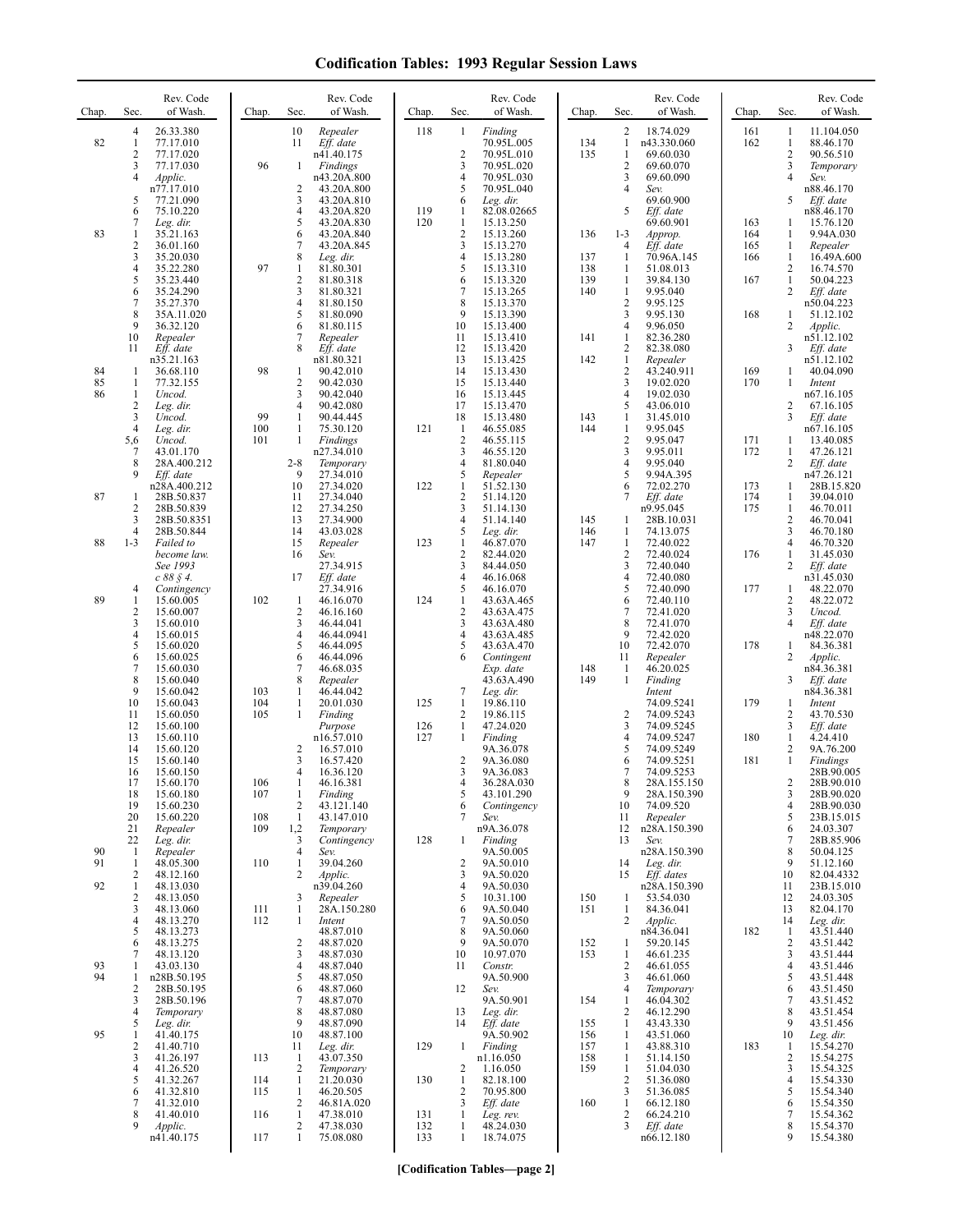| Chap.                           | Sec.                                                | Rev. Code<br>of Wash.                                                                                                          | Chap.                                  | Rev. Code<br>of Wash.<br>Sec.                                                                                                                                                                                                        | Chap.             | Rev. Code<br>of Wash.<br>Sec.                                                                                                                                                 | Chap. | Rev. Code<br>of Wash.<br>Sec.                                                                                                                                                              | Chap.<br>Sec.                                                                                    | Rev. Code<br>of Wash.                                                                                                                    |
|---------------------------------|-----------------------------------------------------|--------------------------------------------------------------------------------------------------------------------------------|----------------------------------------|--------------------------------------------------------------------------------------------------------------------------------------------------------------------------------------------------------------------------------------|-------------------|-------------------------------------------------------------------------------------------------------------------------------------------------------------------------------|-------|--------------------------------------------------------------------------------------------------------------------------------------------------------------------------------------------|--------------------------------------------------------------------------------------------------|------------------------------------------------------------------------------------------------------------------------------------------|
| 184<br>185                      | 10<br>11<br>12<br>13<br>14<br>15<br>-1<br>1<br>2    | 15.54.414<br>15.54.420<br>15.54.436<br>15.54.470<br>15.54.800<br>Repealer<br>Leg. rev.<br>27.34.250<br>Eff. date               | 199<br>200                             | 19<br>57.08.015<br>20<br>57.08.016<br>21<br>57.08.050<br>22<br>70.44.140<br>$\mathbf{1}$<br>35.27.270<br>$\overline{2}$<br>35.24.180<br>3<br>35A.12.110<br>$\mathbf{1}$<br>6.13.010<br>$\sqrt{2}$<br>6.13.030                        | 220<br>221        | 5<br>43.19.720<br>Eff. date<br>6<br>n43.19.710<br>35.21.755<br>1<br>1<br>Findings<br>90.64.005<br>$\overline{2}$<br>90.64.010<br>3<br>90.64.020<br>4<br>90.64.030             | 229   | Short t.<br>16<br>68.50.904<br>17<br>Leg. dir.<br>18<br>46.20.113<br>19<br>68.50.106<br>20<br>68.50.500<br>21<br>Repealer<br>62A.1-201<br>1<br>$\overline{\mathbf{c}}$<br>62A.1-207        | 83<br>84<br>85<br>86<br>87<br>88<br>89<br>90<br>91                                               | 62A.4-107<br>62A.4-108<br>62A.4-109<br>62A.4-110<br>62A.4-111<br>62A.4-201<br>62A.4-202<br>62A.4-203<br>62A.4-204                        |
| 186<br>187                      | 1<br>1<br>$\overline{c}$<br>3<br>4<br>5<br>6<br>7   | n27.34.250<br>48.18.2901<br>69.50.101<br>69.50.201<br>69.50.203<br>69.50.204<br>69.50.205<br>69.50.206<br>69.50.207            | 201<br>202                             | 3<br>6.13.040<br>$\overline{4}$<br>6.13.080<br>5<br>6.15.060<br>1<br>75.25.080<br>1<br>Finding<br>Intent<br>n34.05.310<br>$\overline{2}$<br>34.05.310<br>3<br>34.05.312                                                              |                   | 5<br>90.64.040<br>90.64.050<br>6<br>7<br>90.64.060<br>8<br>90.64.070<br>9<br>90.64.080<br>10<br>90.64.090<br>11<br>90.64.100<br>12<br>90.64.110<br>13<br>90.64.120            |       | 3<br>62A.3-101<br>$\overline{4}$<br>62A.3-102<br>5<br>62A.3-103<br>6<br>62A.3-104<br>$\overline{7}$<br>62A.3-105<br>8<br>62A.3-106<br>9<br>62A.3-107<br>62A.3-108<br>10<br>11<br>62A.3-109 | 92<br>93<br>94<br>95<br>96<br>97<br>98<br>99<br>100                                              | 62A.4-205<br>62A.4-206<br>62A.4-207<br>62A.4-208<br>62A.4-209<br>62A.4-210<br>62A.4-211<br>62A.4-212<br>62A.4-213                        |
|                                 | 8<br>9<br>10<br>11<br>12<br>13<br>14                | 69.50.208<br>69.50.209<br>69.50.210<br>69.50.211<br>69.50.212<br>69.50.213<br>69.50.214                                        | 203                                    | 34.05.313<br>4<br>5<br>Leg. dir.<br>1<br>Findings<br>Intent<br>n67.42.010<br>$\overline{2}$<br>67.42.010<br>3<br>67.42.020<br>$\overline{4}$                                                                                         | 222<br>223<br>224 | 14<br>Leg. dir.<br>28A.600.310<br>-1<br>$\overline{2}$<br>Eff. date<br>n28A.600.310<br>28A.150.275<br>1<br>$\mathbf{1}$<br>47.76.200<br>$\overline{2}$<br>47.76.220           |       | 62A.3-110<br>12<br>13<br>62A.3-111<br>14<br>62A.3-112<br>62A.3-113<br>15<br>16<br>62A.3-114<br>62A.3-115<br>17<br>18<br>62A.3-116                                                          | 101<br>102<br>103<br>104<br>105<br>106<br>107                                                    | 62A.4-214<br>62A.4-215<br>62A.4-216<br>62A.4-301<br>62A.4-302<br>62A.4-303<br>62A.4-401<br>62A.4-402                                     |
|                                 | 15<br>16<br>17<br>18<br>19<br>20<br>21<br>22<br>23  | 69.50.301<br>69.50.302<br>69.50.303<br>69.50.304<br>69.50.308<br>69.50.525<br>69.50.403<br>69.50.416<br>69.50.609              | 204                                    | 67.42.040<br>5<br>67.42.060<br>67.42.090<br>6<br>Findings<br>1<br>n35.92.390<br>35.92.390<br>2<br>3<br>35A.80.040<br>4<br>80.28.300<br>5<br>35.92.355                                                                                |                   | 3<br>47.76.240<br>$\overline{4}$<br>47.76.250<br>5<br>47.76.260<br>47.76.270<br>6<br>7<br>47.76.280<br>8<br>47.76.290<br>9<br>47.76.300<br>10<br>47.76.310<br>11<br>47.76.320 |       | 62A.3-117<br>19<br>20<br>62A.3-118<br>21<br>62A.3-119<br>22<br>62A.3-201<br>23<br>62A.3-202<br>24<br>62A.3-203<br>25<br>62A.3-204<br>26<br>62A.3-205<br>27<br>62A.3-206                    | 108<br>109<br>110<br>111<br>112<br>113<br>114<br>115<br>116                                      | 62A.4-403<br>62A.4-405<br>62A.4-406<br>62A.4-407<br>62A.4-501<br>62A.4-502<br>62A.4-503<br>62A.4-504                                     |
| 188                             | -1<br>$\overline{c}$<br>3<br>4<br>5<br>6            | 28B.50.851<br>28B.50.869<br>28B.50.872<br>Repealer<br>Constr.<br>n28B.50.851<br>Eff. date                                      | 205                                    | 6<br>43.19.668<br>7<br>76.12.160<br>8<br>80.28.024<br>9<br>43.19.682<br>10<br>76.15.050<br>11<br>76.15.060<br>-1<br>82.08.02795                                                                                                      | 225               | 12<br>47.76.330<br>13<br>47.76.340<br>47.30.070<br>14<br>15<br>Leg. rev.<br>Repealer<br>16<br>18.88.280<br>$\mathbf{1}$<br>$\overline{2}$<br>Eff. date                        |       | 28<br>62A.3-207<br>29<br>62A.3-301<br>30<br>62A.3-302<br>31<br>62A.3-303<br>32<br>62A.3-304<br>33<br>62A.3-305<br>34<br>62A.3-306                                                          | 117<br>118<br>119<br>120<br>230<br>2A-101                                                        | Uncod.<br>30.22.230<br>62A.11-111<br>Eff. date<br>62A.11-112<br>Short t.                                                                 |
| 189                             | 7<br>1<br>$\overline{c}$<br>3<br>4<br>5             | n28B.50.851<br>Sev.<br>n28B.50.851<br>41.12.050<br>35.13.360<br>35.13.370<br>35.13.380<br>35.13.390                            | 206<br>207<br>208                      | $\overline{2}$<br>82.12.02745<br>3<br>Eff. date<br>n82.08.02795<br>38.52.010<br>-1<br>$\overline{2}$<br>38.52.1951<br>$\mathbf{1}$<br>26.23.050<br>$\mathbf{1}$<br>14.20.010<br>$\overline{c}$<br>14.20.020                          | 226               | $\mathbf{1}$<br><b>Findings</b><br>2<br>Intent<br>Purpose<br>3<br>50.24.018<br>50.16.090<br>4<br>5<br>50.16.092<br>50.16.094<br>6<br>7<br>50.20.042                           |       | 35<br>62A.3-307<br>36<br>62A.3-308<br>62A.3-309<br>37<br>38<br>62A.3-310<br>39<br>62A.3-311<br>40<br>62A.3-312<br>41<br>62A.3-401<br>42<br>62A.3-402                                       | 2A-102<br>2A-103<br>2A-104<br>2A-105<br>2A-106<br>2A-107<br>2A-108                               | 62A.2A-101<br>62A.2A-102<br>62A.2A-103<br>62A.2A-104<br>62A.2A-105<br>62A.2A-106<br>62A.2A-107<br>62A.2A-108                             |
| 190<br>191<br>192<br>193<br>194 | 6<br>7<br>1<br>1<br>1<br>1<br>1<br>2                | 35.13.400<br>Leg. dir.<br>31.04.105<br>49.46.130<br>19.28.550<br>70.79.070<br>41.04.370<br>41.04.375                           | 209<br>210                             | 3<br>47.68.234<br>$\overline{4}$<br>47.68.020<br>5<br>47.68.230<br>6<br>Vetoed<br>7<br>47.68.250<br>1<br>10.31.100<br>1<br>43.20A.710<br>$\overline{2}$<br>Applic.                                                                   |                   | 8<br>50.16.096<br>9<br>50.16.010<br>10<br>50.16.010<br>11<br>50.16.020<br>12<br>50.16.020<br>13<br>50.29.025<br>14<br>50.29.025<br>15<br>50.29.085                            |       | 43<br>62A.3-403<br>44<br>62A.3-404<br>45<br>62A.3-405<br>46<br>62A.3-406<br>47<br>62A.3-407<br>48<br>62A.3-408<br>49<br>62A.3-409<br>50<br>62A.3-410                                       | 2A-201<br>2A-202<br>2A-203<br>2A-204<br>2A-205<br>2A-206<br>2A-207<br>2A-208                     | 62A.2A-201<br>62A.2A-202<br>62A.2A-203<br>62A.2A-204<br>62A.2A-205<br>62A.2A-206<br>62A.2A-207<br>62A.2A-208                             |
| 195                             | 3<br>4<br>5<br>6<br>7<br>1<br>$\overline{c}$        | 41.04.380<br>41.04.382<br>41.04.385<br>43.88.160<br>74.13.090<br>39.19.200<br>39.19.210                                        | 211                                    | n43.20A.710<br>28A.205.010<br>1<br>$\overline{2}$<br>28A.205.020<br>3<br>28A.205.030<br>$\overline{4}$<br>28A.205.050<br>5<br>28A.205.060<br>6<br>28A.205.070                                                                        |                   | 16<br>n50.29.025<br>50.12.261<br>17<br>18<br>43.131.377<br>19<br>43.131.378<br>Eff. dates<br>20<br>n50.16.010<br>n50.16.010<br>21                                             |       | 51<br>62A.3-411<br>62A.3-412<br>52<br>53<br>62A.3-413<br>62A.3-414<br>54<br>62A.3-415<br>55<br>62A.3-416<br>56<br>62A.3-417<br>57                                                          | 2A-209<br>2A-210<br>2A-211<br>2A-212<br>2A-213<br>2A-214<br>2A-215                               | 62A.2A-209<br>62A.2A-210<br>62A.2A-211<br>62A.2A-212<br>62A.2A-213<br>62A.2A-214<br>62A.2A-215                                           |
| 196                             | 3<br>4<br>5<br>1                                    | 39.19.220<br>39.19.230<br>Leg. dir.<br>76.04.016                                                                               | 212                                    | 7<br>28A.205.080<br>8<br>28A.205.090<br>15.36.115<br>1<br>$\overline{c}$<br>69.07.040                                                                                                                                                |                   | 22<br>Sev.<br>n50.16.010<br>23<br>Applic.<br>n50.16.010                                                                                                                       |       | 58<br>62A.3-418<br>62A.3-419<br>59<br>62A.3-420<br>60<br>62A.3-501<br>61                                                                                                                   | 2A-216<br>2A-217<br>2A-218<br>2A-219                                                             | 62A.2A-216<br>62A.2A-217<br>62A.2A-218<br>62A.2A-219                                                                                     |
| 197<br>198                      | 2<br>3<br>1<br>1<br>$\overline{c}$<br>3<br>4        | 76.04.495<br>76.04.015<br>67.28.210<br>39.04.155<br>39.04.190<br>39.04.200<br>39.30.045                                        | 213                                    | 3<br>15.36.595<br>4<br>Repealer<br>74.29.005<br>-1<br>$\overline{2}$<br>74.29.010<br>74.29.020<br>3<br>$\overline{4}$<br>74.29.080<br>5<br>Repealer                                                                                  | 227<br>228        | Temporary<br>-1<br>Findings<br>1<br>68.50.520<br>2<br>68.50.530<br>68.50.540<br>3<br>4<br>68.50.550<br>5<br>68.50.560                                                         |       | 62A.3-502<br>62<br>62A.3-503<br>63<br>62A.3-504<br>64<br>62A.3-505<br>65<br>62A.3-512<br>66<br>62A.3-515<br>67<br>62A.3-520<br>68                                                          | 2A-220<br>2A-221<br>2A-301<br>2A-302<br>2A-303<br>2A-304<br>2A-305                               | 62A.2A-220<br>62A.2A-221<br>62A.2A-301<br>62A.2A-302<br>62A.2A-303<br>62A.2A-304<br>62A.2A-305                                           |
|                                 | 5<br>6<br>7<br>8<br>9<br>10<br>11<br>12<br>13<br>14 | 36.32.240<br>36.32.253<br>36.32.245<br>36.32.250<br>35.22.620<br>35.23.352<br>52.14.110<br>52.14.120<br>53.08.120<br>54.04.070 | 214<br>215<br>216<br>217<br>218<br>219 | 74.29.037<br>6<br>9A.04.080<br>1<br>1<br>75.25.090<br>43.09.420<br>1<br>1<br>28A.415.220<br>$\overline{2}$<br>Leg. rev.<br>$\mathbf{1}$<br>28A.305.190<br>$\overline{2}$<br>28A.205.030<br>3<br>28B.50.536<br>$\mathbf{1}$<br>Intent |                   | 6<br>68.50.570<br>7<br>68.50.580<br>8<br>68.50.590<br>68.50.600<br>9<br>10<br>68.50.610<br>68.50.620<br>11<br>12<br>Applic.<br>68.50.901<br>13<br>Applic.<br>Constr.          |       | 62A.3-522<br>69<br>62A.3-525<br>70<br>71<br>62A.3-601<br>62A.3-602<br>72<br>73<br>62A.3-603<br>74<br>62A.3-604<br>75<br>62A.3-605<br>76<br>Repealer<br>62A.4-101<br>77<br>78<br>62A.4-102  | 2A-306<br>2A-307<br>2A-308<br>2A-309<br>2A-310<br>2A-311<br>2A-401<br>2A-402<br>2A-403<br>2A-404 | 62A.2A-306<br>62A.2A-307<br>62A.2A-308<br>62A.2A-309<br>62A.2A-310<br>62A.2A-311<br>62A.2A-401<br>62A.2A-402<br>62A.2A-403<br>62A.2A-404 |
|                                 | 15<br>16<br>17<br>18                                | 54.04.082<br>56.08.070<br>56.08.080<br>56.08.090                                                                               |                                        | n43.19.710<br>43.19.710<br>2<br>3<br>43.19.715<br>$\overline{4}$<br>Temporary                                                                                                                                                        |                   | 68.50.902<br>14<br>Sev.<br>68.50.903<br>68.50.630<br>15                                                                                                                       |       | 62A.4-103<br>79<br>80<br>62A.4-104<br>62A.4-105<br>81<br>82<br>62A.4-106                                                                                                                   | 2A-405<br>2A-406<br>2A-407<br>2A-501                                                             | 62A.2A-405<br>62A.2A-406<br>62A.2A-407<br>62A.2A-501                                                                                     |

**[Codification Tables—page 3]**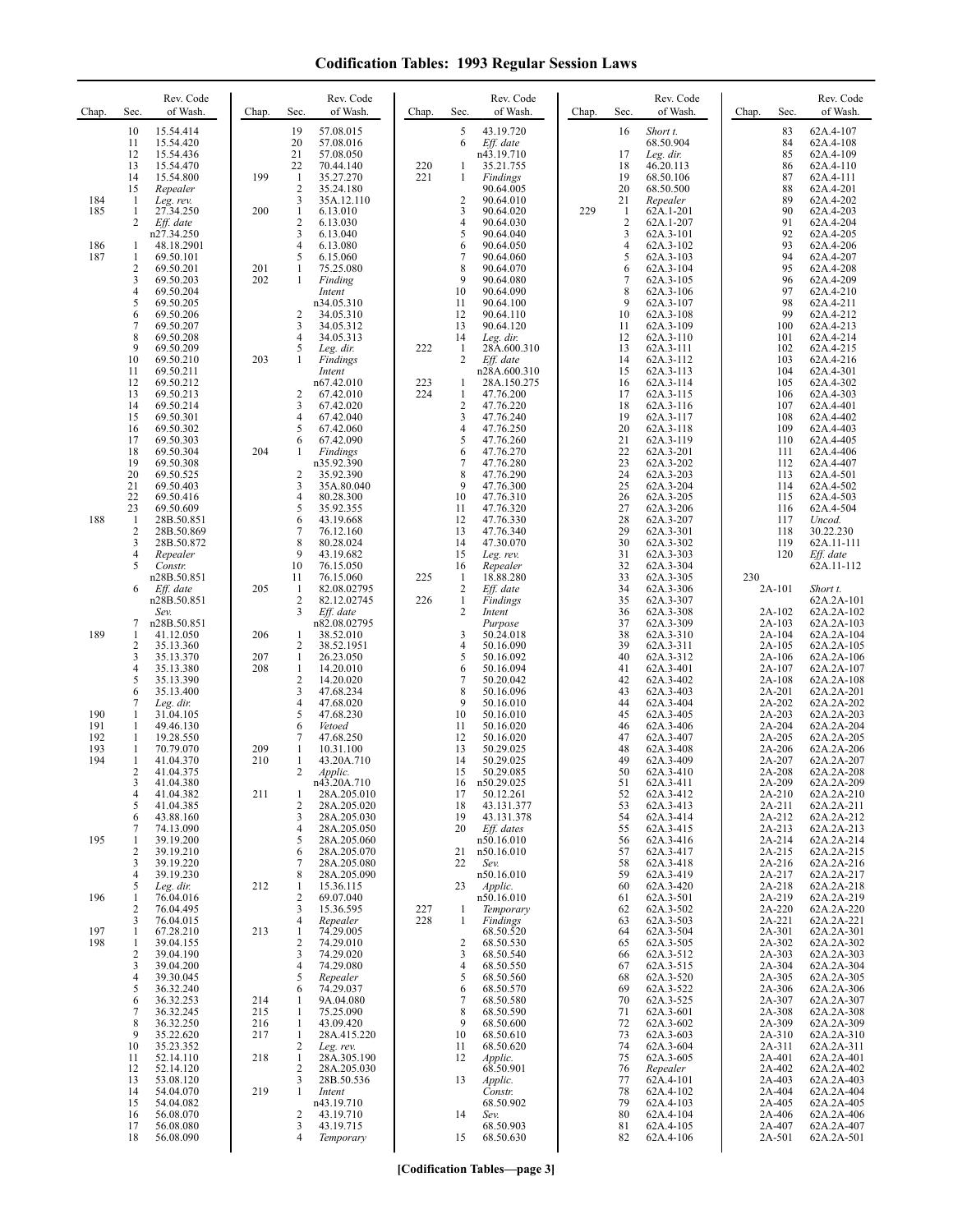| Sec.<br>Chap.                                                        | Rev. Code<br>of Wash.                                                                      | Chap.             | Rev. Code<br>of Wash.<br>Sec.                                                                                                                       | Chap.                    | Sec.                                                                                  | Rev. Code<br>of Wash.                                                                    | Chap.      | Rev. Code<br>of Wash.<br>Sec.                                                                                                                                          | Chap. | Sec.                                    | Rev. Code<br>of Wash.                                                                          |
|----------------------------------------------------------------------|--------------------------------------------------------------------------------------------|-------------------|-----------------------------------------------------------------------------------------------------------------------------------------------------|--------------------------|---------------------------------------------------------------------------------------|------------------------------------------------------------------------------------------|------------|------------------------------------------------------------------------------------------------------------------------------------------------------------------------|-------|-----------------------------------------|------------------------------------------------------------------------------------------------|
| 2A-502<br>2A-503<br>2A-504<br>2A-505<br>2A-506                       | 62A.2A-502<br>62A.2A-503<br>62A.2A-504<br>62A.2A-505<br>62A.2A-506                         | 241               | 18<br>35.58.530<br>19<br>Repealer<br>$\mathbf{1}$<br>13.34.030<br>2<br>13.34.100<br>3<br>13.34.105                                                  | 252                      | 4<br>5<br>1<br>$\overline{c}$<br>3                                                    | 9.94A.030<br>38.52.010<br>70.94.015<br>70.94.030<br>70.94.151                            |            | $\overline{c}$<br>43.51.432<br>3<br>43.51.434<br>$\overline{4}$<br>43.51.436<br>5<br>43.51.438<br>6<br>Leg. dir.                                                       | 279   | 28<br>1<br>2                            | Eff. date<br>67.08.902<br>Intent<br>n43.17.320<br>43.17.320                                    |
| 2A-507<br>2A-508<br>2A-509<br>2A-510<br>2A-511<br>2A-512             | 62A.2A-507<br>62A.2A-508<br>62A.2A-509<br>62A.2A-510<br>62A.2A-511<br>62A.2A-512           | 242               | 4<br>26.44.053<br>5<br>n13.34.030<br>1<br>48.22.005<br>$\overline{c}$<br>48.22.085<br>3<br>48.22.090<br>4<br>48.22.095                              | 253                      | 4<br>5<br>6<br>7<br>8<br>1                                                            | 70.94.152<br>70.94.161<br>70.94.162<br>70.94.422<br>70.94.154<br>Findings                | 268<br>269 | Repealer<br>-1<br>$\sqrt{2}$<br>82.36.2251<br>$\mathbf{1}$<br>23.86.070<br>$\sqrt{2}$<br>23B.01.220<br>3<br>23B.01.530<br>$\overline{4}$<br>23B.01.560                 | 280   | 3<br>4<br>1<br>2<br>3                   | 43.17.330<br>43.17.340<br>Intent<br>43.330.005<br>43.330.007<br>43.330.010                     |
| 2A-513<br>2A-514<br>2A-515<br>2A-516<br>2A-517                       | 62A.2A-513<br>62A.2A-514<br>62A.2A-515<br>62A.2A-516<br>62A.2A-517                         |                   | 5<br>48.22.100<br>6<br>Leg. dir.<br>Sev.<br>n48.22.005<br>8<br>Eff. date                                                                            |                          | 2<br>3<br>5                                                                           | n48.20.525<br>48.20.525<br>48.21.325<br>48.44.465<br>48.46.535                           |            | 5<br>24.03.405<br>6<br>24.03.410<br>7<br>24.06.450<br>8<br>24.06.455<br>9<br>24.06.520                                                                                 |       | 4<br>5<br>6<br>$\tau$<br>8              | 43.330.020<br>43.330.030<br>43.330.040<br>43.330.050<br>n43.330.007                            |
| 2A-518<br>2A-519<br>2A-520<br>2A-521<br>2A-522<br>2A-523             | 62A.2A-518<br>62A.2A-519<br>62A.2A-520<br>62A.2A-521<br>62A.2A-522<br>62A.2A-523           | 243<br>244        | n48.22.005<br>48.22.105<br>9<br>9.41.098<br>1<br>2<br>Eff. date<br>n9.41.098<br>1<br>Intent                                                         | 254<br>255<br>256        | 6<br>-1<br>1,2<br>-1<br>$\overline{2}$                                                | Eff. date<br>n48.20.525<br>18.73.081<br>Temporary<br>29.79.500<br>29.79.440              |            | 10<br>24.20.020<br>11<br>24.24.100<br>12<br>31.12.085<br>13<br>33.28.010<br>14<br>43.07.125<br>15<br>43.07.120                                                         |       | 9<br>10<br>11<br>12<br>13<br>14         | 43.330.060<br>43.330.070<br>43.330.080<br>43.330.090<br>43.330.100<br>43.330.110               |
| 2A-524<br>2A-525<br>2A-526<br>2A-527<br>2A-528<br>2A-529             | 62A.2A-524<br>62A.2A-525<br>62A.2A-526<br>62A.2A-527<br>62A.2A-528<br>62A.2A-529           |                   | n88.12.010<br>2<br>7.84.010<br>3<br>7.84.020<br>4<br>88.02.110<br>5<br>88.12.010<br>6<br>88.12.015                                                  |                          | 3<br>4<br>5<br>6<br>7<br>8                                                            | 29.79.480<br>29.79.490<br>29.79.115<br>42.17.090<br>29.79.055<br>29.27.060               | 270        | 16<br>46.64.040<br>17<br>Eff. date<br>n23.86.070<br>1<br>41.50.730<br>$\overline{c}$<br>41.50.740<br>$\mathfrak{Z}$<br>41.50.750                                       |       | 15<br>16<br>17<br>18<br>19<br>$20 - 33$ | 43.330.120<br>43.330.130<br>28C.18.060<br>43.17.010<br>43.17.020<br>Temporary                  |
| 2A-530<br>2A-531<br>2A-532<br>2A-601<br>2A-602<br>2A-603<br>2A-604   | 62A.2A-530<br>62A.2A-531<br>62A.2A-532<br>62A.1-105<br>62A.1-201<br>62A.9-113<br>Leg. dir. |                   | 7<br>88.12.020<br>8<br>88.12.025<br>9<br>88.12.055<br>10<br>88.12.065<br>11<br>88.12.075<br>12<br>88.12.095<br>13<br>88.12.105                      |                          | 9<br>10<br>11<br>12<br>13<br>14<br>15                                                 | 29.79.040<br>29.79.110<br>29.27.065<br>29.27.067<br>35A.29.120<br>Repealer<br>Sev.       | 271<br>272 | $\mathbf{1}$<br>51.32.090<br>$\overline{c}$<br>Eff. date<br>n51.32.090<br>1<br>43.20B.347<br>$\overline{2}$<br>43.20B.140<br>3<br>48.21.242<br>4<br>48.44.342          |       | 34<br>35<br>36<br>37<br>38<br>39<br>40  | 19.85.020<br>42.17.310<br>42.17.319<br>43.17.065<br>43.20A.750<br>43.31.057<br>43.31.085       |
| 2A-605<br>231<br>1<br>232<br>1<br>233<br>1<br>234<br>1               | Eff. date<br>62A.11-110<br>52.16.061<br>4.16.190<br>36.32.245<br>70.44.059                 |                   | 14<br>88.12.115<br>15<br>88.12.125<br>16<br>88.12.135<br>17<br>88.12.145<br>18<br>88.12.155<br>19<br>88.12.185                                      | 257<br>258<br>259        | 16<br>1<br>1<br>1                                                                     | n29.79.500<br>Eff. date<br>n29.79.500<br>76.09.030<br>67.32.110<br>18.19.130             | 273        | 5<br>48.46.292<br>6<br>Savings<br>n43.20B.347<br>7<br>Sev.<br>n43.20B.347<br>1<br>Findings                                                                             |       | 41<br>42<br>43<br>44<br>45<br>46        | 43.31.205<br>43.31.409<br>43.31.411<br>43.31.422<br>43.31.504<br>43.31.522                     |
| 2<br>235<br>1<br>$\overline{c}$<br>3<br>4                            | Contingent<br>Eff. date<br>n70.44.059<br>87.03.530<br>87.03.845<br>87.03.847<br>87.03.849  |                   | 20<br>88.12.195<br>21<br>88.12.205<br>22<br>88.12.215<br>23<br>88.12.218<br>24<br>88.12.222<br>25<br>88.12.225<br>26<br>88.12.230                   | 260                      | 1<br>$\overline{2}$<br>3<br>4<br>5                                                    | Intent<br>Constr.<br>18.185.005<br>18.185.010<br>18.185.020<br>18.185.030<br>18.185.040  |            | 39.96.010<br>$\overline{c}$<br>39.96.020<br>3<br>39.96.030<br>$\overline{4}$<br>39.96.040<br>5<br>39.96.050<br>6<br>39.96.060<br>$\overline{\mathcal{I}}$<br>39.96.070 |       | 47<br>48<br>49<br>50<br>51<br>52<br>53  | 43.31.524<br>43.31.526<br>43.31.621<br>43.31.641<br>43.31.651<br>43.31.800<br>43.31.830        |
| 5<br>6<br>7<br>8<br>9<br>10                                          | 87.03.851<br>87.03.853<br>87.03.855<br>87.03.857<br>87.04.058<br>36.93.800                 |                   | 27<br>88.12.235<br>28<br>88.12.250<br>29<br>88.12.260<br>30<br>88.12.245<br>31<br>88.12.255<br>32<br>88.12.315                                      |                          | 6<br>7<br>8<br>9<br>10<br>11                                                          | 18.185.050<br>18.185.060<br>18.185.070<br>18.185.080<br>18.185.090<br>18.185.100         |            | 8<br>39.96.080<br>9<br>Constr.<br>39.96.900<br>10<br>39.96.901<br>11<br>Sev.<br>39.96.902                                                                              |       | 54<br>55<br>56<br>57<br>58<br>59        | 43.31.840<br>43.160.020<br>43.168.020<br>43.210.110<br>43.63A.066<br>43.63A.075                |
| 11<br>236<br>1<br>2<br>3<br>4                                        | Leg. dir.<br>11.07.010<br>Leg. dir.<br>41.26.510<br>41.32.805                              |                   | 33<br>88.12.325<br>34<br>88.12.335<br>35<br>88.12.345<br>36<br>88.12.365<br>37<br>88.12.375                                                         |                          | 12<br>13<br>14<br>15<br>16                                                            | 18.185.110<br>18.185.120<br>18.185.130<br>18.185.140<br>18.185.150                       | 274<br>275 | 12<br>Leg. dir.<br>13<br>Eff. date<br>39.96.903<br>46.61.687<br>19.28.005<br>1                                                                                         |       | 60<br>61<br>62<br>63<br>64              | 43.63A.115<br>43.63A.155<br>43.63A.220<br>43.63A.230<br>43.63A.245                             |
| 5<br>237<br>1<br>238<br>1<br>$\overline{c}$<br>3<br>4<br>5           | 41.40.700<br>26.44.030<br>46.16.010<br>47.68.255<br>47.68.240<br>88.02.118<br>82.48.020    |                   | 88.02.050<br>38<br>39<br>88.12.085<br>40<br>88.02.045<br>41<br>Repealer<br>42<br>Eff. date<br>43<br>Applic.<br>n88.02.050                           |                          | 17<br>18<br>19<br>20<br>21<br>22<br>23                                                | 18.185.160<br>18.185.170<br>18.185.180<br>18.185.190<br>18.185.200<br>18.185.210<br>Sev. | 276<br>277 | 19.28.010<br>$\overline{c}$<br>19.28.060<br>3<br>82.65A.030<br>1<br>$\overline{c}$<br>Contingent<br>$Eff.$ date<br>n82.65A.030<br>34.05.630<br>1                       |       | 65<br>66<br>67<br>68<br>69<br>70<br>71  | 43.63A.247<br>43.63A.260<br>43.63A.275<br>43.63A.300<br>43.63A.320<br>43.63A.330<br>43.63A.340 |
| 6<br>7<br>239<br>1<br>2<br>3                                         | 82.49.010<br>82.50.400<br>46.61.515<br>Temporary<br>Exp. date                              | 245               | 44<br>Repealer<br>45<br>Leg. rev.<br>-1<br>Findings<br>Intent<br>n80.28.065                                                                         |                          | 24<br>25<br>26                                                                        | 18.185.900<br>n18.185.901<br>Eff. date<br>18.185.901<br>Leg. dir.                        | 278        | 2<br>34.05.640<br>$1 - 7$<br>Temporary<br>67.08.002<br>8<br>9<br>67.08.007<br>67.08.010<br>10                                                                          |       | 72<br>73<br>74<br>75<br>76              | 43.63A.400<br>43.63A.410<br>43.63A.440<br>43.63A.450<br>43.63A.460                             |
| $\overline{4}$<br>240<br>1<br>$\overline{\mathbf{c}}$<br>3<br>4<br>5 | Eff. date<br>35.58.030<br>35.58.040<br>35.58.090<br>35.58.120<br>35.58.230                 | 246<br>247<br>248 | 80.28.065<br>2<br>3<br>64.04.200<br>$\overline{4}$<br>48.29.180<br>46.44.041<br>1<br>35.61.100<br>1<br>-1<br>84.34.210                              | 261                      | -1<br>$\overline{2}$<br>3<br>4<br>5<br>6                                              | 43.115.010<br>43.115.030<br>43.115.040<br>43.115.045<br>43.131.341<br>43.131.342         |            | 67.08.017<br>11<br>67.08.015<br>12<br>13<br>67.08.030<br>14<br>67.08.040<br>15<br>67.08.050<br>67.08.055<br>16                                                         |       | 77<br>78<br>79<br>80<br>81<br>82        | 43.63A.600<br>43.105.020<br>43.330.900<br>43.31.091<br>43.31.092<br>Repealer                   |
| 6<br>7<br>8<br>9<br>10<br>11                                         | 35.58.270<br>35.58.300<br>35.58.320<br>35.58.340<br>35.58.350<br>35.58.410                 | 249               | $\overline{c}$<br>84.34.220<br>$\mathbf{1}$<br>80.36.005<br>$\overline{c}$<br>80.36.450<br>3<br>Uncod.<br>$\overline{4}$<br>Eff. date<br>n80.36.005 | 262<br>263               | 7<br>1<br>$\overline{c}$<br>3<br>4<br>1                                               | Repealer<br>52.04.161<br>52.08.025<br>35.02.190<br>35.02.205<br>38.08.040                |            | 67.08.060<br>17<br>67.08.080<br>18<br>67.08.090<br>19<br>20<br>67.08.100<br>21<br>67.08.110<br>22<br>67.08.120                                                         |       | 83<br>84<br>85<br>86<br>87              | 43.330.901<br>Leg. dir.<br>Eff. date<br>Eff. date<br>43.330.902<br>Sev.                        |
| 12<br>13<br>14<br>15<br>16<br>17                                     | 39.36.020<br>35.58.450<br>35.58.460<br>35.58.490<br>35.58.500<br>35.58.520                 | 250<br>251        | 1<br>28B.10.044<br>1<br>Finding<br>Intent<br>n38.52.430<br>2<br>38.52.430<br>3<br>9.95.210                                                          | 264<br>265<br>266<br>267 | $\overline{2}$<br>$\mathbf{1}$<br>$\overline{2}$<br>$\mathbf{1}$<br>$\mathbf{1}$<br>1 | 38.08.500<br>74.09.757<br>Leg. rev.<br>79.66.090<br>79.01.760<br>43.51.430               |            | 23<br>67.08.130<br>24<br>67.08.140<br>25<br>67.08.170<br>26<br>Repealer<br>27<br>Sev.<br>67.08.901                                                                     | 281   | 88<br>$1 - 7$<br>8<br>9<br>10           | 43.330.903<br>Temporary<br>Temporary<br>41.06.022<br>41.06.500<br>41.06.510                    |

**[Codification Tables—page 4]**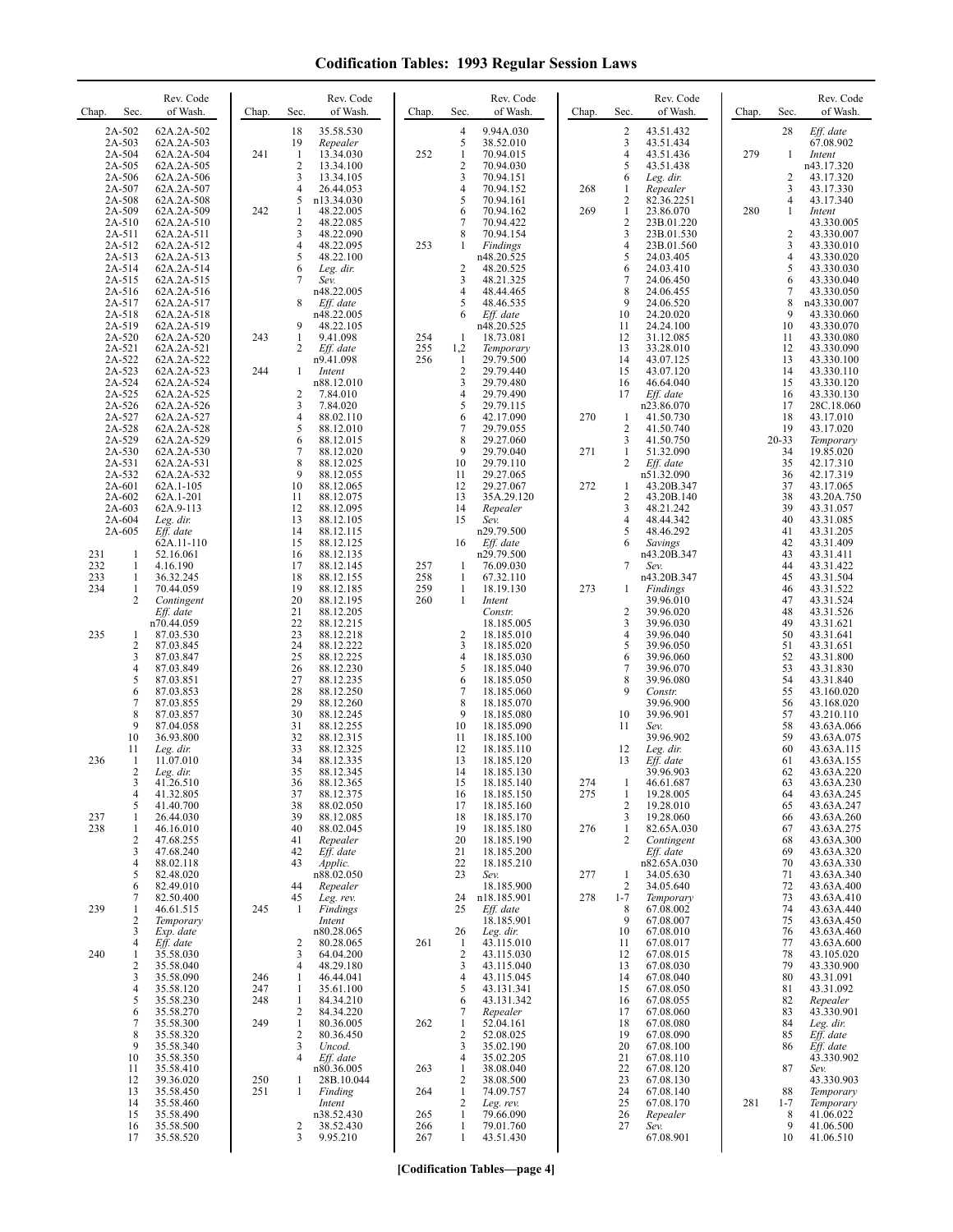| Chap. | Sec.                         | Rev. Code<br>of Wash.    | Chap. | Sec.                | Rev. Code<br>of Wash.    | Chap. | Sec.                           | Rev. Code<br>of Wash.                  | Chap. | Sec.                           | Rev. Code<br>of Wash.      | Chap. | Sec.                | Rev. Code<br>of Wash.     |
|-------|------------------------------|--------------------------|-------|---------------------|--------------------------|-------|--------------------------------|----------------------------------------|-------|--------------------------------|----------------------------|-------|---------------------|---------------------------|
|       | 11<br>12                     | 41.06.520<br>41.06.530   |       | 4<br>5              | 36.110.040<br>36.110.050 | 295   | $\mathbf{1}$<br>$\overline{2}$ | 79.96.010<br>79.96.050                 |       | 15                             | $Eff.$ date<br>Contingency |       | 605<br>606          | 26.21.520<br>26.21.530    |
|       | 13                           | 41.06.540                |       | 6                   | 36.110.060               | 296   | $\mathbf{1}$                   | 90.48.220                              |       |                                | $Eff.$ date                |       | 607                 | 26.21.540                 |
|       | 14<br>15                     | 28B.12.060<br>34.05.030  |       | 7<br>8              | 36.110.070<br>36.110.080 | 297   | $\overline{2}$<br>$\mathbf{1}$ | Contingency<br>68.50.160               |       | 16                             | Contingency<br>Eff. date   |       | 608<br>609          | 26.21.550<br>26.21.560    |
|       | 16<br>17                     | 34.12.020<br>41.04.340   |       | 9<br>10             | 36.110.090<br>36.110.100 | 298   | $\mathbf{1}$<br>2              | 28A.310.200<br>Temporary               |       | 17                             | Contingency<br>Eff. date   |       | 610<br>611          | 26.21.570<br>26.21.580    |
|       | 18<br>19                     | 41.04.670<br>41.06.020   |       | 11<br>12            | 36.110.110<br>36.110.120 | 299   | $\mathbf{1}$<br>2              | 51.32.090<br>Eff. date                 |       | 18                             | Contingency<br>Eff. date   |       | 612<br>701          | 26.21.590<br>26.21.620    |
|       | 20                           | 41.06.030                |       | 13                  | 36.110.130               |       |                                | n51.32.090                             |       | 19                             | Eff. date                  |       | 801                 | 26.21.640                 |
|       | 21<br>22                     | 41.06.070<br>41.06.076   |       | 14<br>15            | 36.110.140<br>36.110.150 | 300   | $\mathbf{1}$<br>2              | 81.04.130<br>81.28.050                 | 313   | -1                             | n74.12A.020<br>18.35.010   |       | 802<br>901          | 26.21.650<br>Applic.      |
|       | 23<br>24                     | 41.06.079<br>41.06.093   |       | 16<br>17            | Leg. dir.<br>Sev.        | 301   | 3<br>$\mathbf{1}$              | 70.95.212<br>46.44.030                 |       | $\overline{c}$<br>3            | 18.35.050<br>18.35.060     |       |                     | Constr.<br>26.21.912      |
|       | 25<br>26                     | 41.06.110                | 286   |                     | 36.110.900<br>Findings   | 302   | $\mathbf{1}$<br>$\overline{c}$ | 50.65.030<br>50.65.040                 |       | $\overline{4}$<br>5            | 18.35.110                  |       | 902                 | Short t.<br>26.21.913     |
|       | 27                           | 41.06.130<br>41.06.150   |       | 1                   | 70.95.217                |       | 3                              | 50.65.060                              |       | 6                              | 18.35.140<br>18.35.150     |       | 903                 | Sev.                      |
|       | 28<br>29                     | 41.06.155<br>41.06.160   |       | 2<br>3              | 70.95.218<br>Sev.        |       | 4<br>5                         | 50.65.065<br>50.65.150                 |       | 7<br>8                         | 18.35.161<br>18.35.170     |       | 904                 | 26.21.914<br>Repealer     |
|       | 30<br>31                     | 41.06.163<br>41.06.170   |       | 4                   | n70.95.217<br>Eff. date  |       | 6<br>7                         | 50.65.080<br>Repealer                  |       | 9<br>10                        | 18.35.185<br>18.35.220     |       | 905<br>906          | Leg. dir.<br>26.21.915    |
|       | 32                           | 41.06.186                |       |                     | n70.95.217               |       | 8<br>9                         | Leg. dir.                              |       | 11                             | 18.35.240                  |       | 907                 | Eff. date                 |
|       | 33<br>34                     | 41.06.196<br>41.06.280   | 287   | 1<br>2              | 21.35.005<br>21.35.010   |       |                                | Eff. date<br>n50.65.030                | 314   | 12<br>$\mathbf{1}$             | 18.35.095<br>46.55.105     | 319   | 1                   | 26.21.916<br>41.40.023    |
|       | 35<br>36                     | 41.06.340<br>41.06.350   |       | 3<br>$\overline{4}$ | 21.35.015<br>21.35.020   | 303   | 10<br>$\mathbf{1}$             | 50.65.240<br>35.21.770                 | 315   | $\mathbf{1}$<br>$\overline{c}$ | 43.09.270<br>Eff. date     | 320   | $\mathbf{1}$<br>2   | 43.160.020<br>43.160.030  |
|       | 37<br>38                     | 41.06.450<br>41.06.475   |       | 5<br>6              | 21.35.025<br>21.35.030   | 304   | $\overline{c}$<br>$\mathbf{1}$ | 35A.11.110<br>Temporary                | 316   | 1                              | n43.09.270<br>43.31.611    |       | 3<br>4              | 43.160.035<br>43.160.060  |
|       | 39                           | 41.48.140                |       | 7                   | 21.35.035                | 305   | $\mathbf{1}$                   | 70.119A.030                            |       | $\sqrt{2}$                     | 43.31.621                  |       | 5                   | 43.160.076                |
|       | 40<br>41                     | 41.50.804<br>41.64.090   |       | 8<br>9              | 21.35.040<br>21.35.045   |       | $\sqrt{2}$<br>3                | 70.119A.040<br>70.119A.050             |       | 3<br>$\overline{4}$            | 43.31.631<br>43.160.200    |       | 6<br>7              | 43.160.077<br>43.160.200  |
|       | 42<br>43                     | 42.16.010<br>42.17.2401  |       | 10<br>11            | 21.35.050<br>Short t.    | 306   | 4<br>$\mathbf{1}$              | 70.119A.150<br>70.119.100              |       | 5,6<br>7                       | Uncod.<br>Exp. date        |       | 8<br>9              | 43.160.900<br>42.17.310   |
|       | 44<br>45                     | 43.01.170<br>43.03.028   |       |                     | Constr.<br>21.35.900     |       | 2<br>3                         | 70.119.120<br>70.119.150               |       | 8,9<br>10                      | Uncod.<br>50.22.090        |       | 10,11<br>12         | Uncod.<br>Eff. date       |
|       | 46                           | 43.03.305                |       | 12                  | Applic.                  |       | $\overline{4}$                 | 70.119.160                             |       | 11                             | Eff. date                  |       |                     | n43.160.900               |
|       | 47<br>48                     | 43.06.410<br>43.06.425   |       | 13                  | 21.35.901<br>Leg. dir.   | 307   | $\mathbf{1}$<br>$\overline{2}$ | 46.12.050<br>46.68.010                 | 317   | 12<br>$\mathbf{1}$             | Eff. date<br>3.46.155      | 321   | 1                   | Intent<br>n70.118.060     |
|       | 49<br>50                     | 43.06.430<br>43.33A.100  | 288   | 1                   | Applic.<br>10.105.900    |       | 3<br>4                         | 82.44.120<br>46.70.021                 |       | $\sqrt{2}$<br>3                | 3.50.810<br>3.46.063       |       | 2<br>3              | 70.118.020<br>70.118.060  |
|       | 51<br>52                     | 43.43.832<br>43.60A.906  |       | 2<br>3              | 10.105.010<br>Finding    |       | 5<br>6                         | 46.70.023<br>46.70.041                 |       | 4<br>5                         | 3.50.055<br>3.46.067       | 322   | 1<br>$\overline{c}$ | 41.26.030<br>Applic.      |
|       | 53                           | 43.105.052               |       |                     | 7.68.300                 |       | 7                              | 46.70.051                              |       | 6                              | 3.50.057                   |       |                     | n41.26.030                |
|       | 54<br>55                     | 43.131.090<br>48.03.060  |       | 4<br>5              | 7.68.310<br>7.68.320     |       | 8<br>9                         | 46.70.083<br>46.70.140                 |       | 7<br>8                         | 3.62.100<br>3.62.070       |       | 3                   | Eff. date<br>n41.26.030   |
|       | 56<br>57                     | 49.46.010<br>49.74.020   |       | 6<br>7              | 7.68.330<br>7.68.340     |       | 10<br>11                       | 46.70.290<br>46.70.300                 |       | 9<br>10                        | 42.12.010<br>29.15.025     | 323   | 1<br>2              | Temporary<br>18.29.190    |
|       | 58<br>59                     | 49.74.030<br>50.13.060   | 289   | 8<br>1              | Leg. dir.<br>26.09.220   |       | 12<br>13                       | 46.87.020<br>46.87.030                 |       | 11                             | Sev.<br>n3.50.810          |       | 3<br>$\overline{4}$ | 18.29.200<br>18.29.210    |
|       | 60<br>61                     | 70.24.300<br>70.87.120   |       | $\overline{c}$<br>3 | 26.10.130<br>26.12.060   |       | 14<br>15                       | 46.87.080<br>46.87.310                 |       | 12                             | Eff. date<br>n3.50.810     |       | 5<br>6              | 28B.125.030<br>Exp. date  |
|       | 62                           | 72.01.210                |       | 4                   | 26.12.175                |       | 16                             | 46.87.340                              | 318   | 101                            | 26.21.005                  |       | 7                   | Temporary                 |
|       | 63<br>64                     | 72.02.045<br>72.09.220   | 290   | $\mathbf{1}$<br>2   | 18.100.120<br>50.04.165  |       | 17<br>18                       | 46.87.085<br>Leg. rev.                 |       | 102<br>103                     | 26.21.015<br>26.21.025     | 324   | $\mathbf{1}$<br>2   | 19.174.020<br>Intent      |
|       | 65<br>66                     | 72.19.050<br>74.09.150   |       | 3<br>$\overline{4}$ | 23B.14.300<br>23B.07.320 | 308   | 19<br>$\mathbf{1}$             | Repealer<br>42.23.030                  |       | 201<br>202                     | 26.21.075<br>26.21.085     |       | 3                   | 19.174.010<br>19.174.030  |
|       | 67<br>68,69                  | 88.46.927                | 291   | 5<br>1              | 23B.16.220<br>11.62.010  | 309   | 1                              | 49.46.020<br>Eff. date                 |       | 203<br>204                     | 26.21.095                  |       | 4<br>5              | 19.174.040<br>19.174.050  |
|       | 70                           | Repealer<br>Leg. rev.    |       | 2                   | 11.02.091                |       |                                | n49.46.020                             |       | 205                            | 26.21.105<br>26.21.115     |       | 6                   | 19.174.060                |
|       | 71<br>72                     | Leg. rev.<br>Temporary   |       | 3<br>4              | 11.02.130<br>Repealer    | 310   | $\mathbf{1}$<br>2              | 84.64.270<br>84.64.320                 |       | 206<br>207                     | 26.21.127<br>26.21.135     |       | 7<br>8              | 19.174.070<br>19.174.080  |
|       | 73<br>74                     | Eff. date<br>Eff. date   | 292   | 5<br>$\mathbf{1}$   | Leg. dir.<br>70.93.060   | 311   | $\mathbf{1}$<br>2              | 80.04.130<br>Eff. date                 |       | 208<br>209                     | 26.21.145<br>26.21.155     |       | 9<br>10             | 19.174.090<br>30.04.650   |
| 282   | 1                            | n41.06.022<br>Finding    |       | $\overline{c}$<br>3 | 70.93.070<br>70.95.240   | 312   | $\mathbf{1}$                   | n80.04.130<br>Findings                 |       | 301<br>302                     | 26.21.205<br>26.21.215     |       | 11<br>12            | 31.12.740<br>32.04.310    |
|       |                              | n69.04.932<br>69.04.932  | 293   | $\mathbf{1}$        | 70.74.010<br>70.74.022   |       |                                | Intent<br>n74.12A.020                  |       | 303<br>304                     | 26.21.225                  |       | 13<br>14            | 33.04.120<br>Leg. dir.    |
|       | 2<br>3                       | 69.04.933                |       | 2<br>3              | 70.74.160                |       | 2                              | 74.12A.010                             |       | 305                            | 26.21.235<br>26.21.245     |       | 15                  | Eff. date                 |
|       | $\overline{4}$<br>5          | 69.04.934<br>69.04.935   |       | 4<br>5              | 70.74.275<br>70.74.191   |       | 3                              | Failed to<br>become law.               |       | 306<br>307                     | 26.21.255<br>26.21.265     | 325   | 1                   | 19.174.900<br>43.82.150   |
| 283   | $\mathbf{1}$                 | Findings<br>n79.01.800   |       | 6<br>$\overline{7}$ | 70.74.270<br>70.74.295   |       |                                | See 1993<br>c 312 § 15.                |       | 308<br>309                     | 26.21.275<br>26.21.285     |       | 2<br>3              | Purpose<br>27.34.310      |
|       | $\overline{\mathbf{c}}$<br>3 | 79.01.800<br>79.01.805   |       | 8<br>9              | 70.74.400<br>70.74.410   |       | 4                              | Failed to<br>become law.               |       | 310<br>311                     | 26.21.295<br>26.21.305     |       | $\overline{4}$<br>5 | 27.34.320<br>Leg. dir.    |
|       | $\overline{4}$               | 79.01.810                |       | 10                  | Leg. dir.                |       |                                | See 1993                               |       | 312                            | 26.21.315                  | 326   | 1                   | 70.105D.080               |
|       | 5<br>6                       | 79.01.815<br>79.01.820   |       | 11                  | Sev.<br>n70.74.010       |       | 5                              | $c$ 312 $\frac{6}{5}$ 16.<br>Failed to |       | 313<br>314                     | 26.21.325<br>26.21.335     |       | 2                   | Eff. date<br>n70.105D.080 |
|       | $\overline{7}$<br>8          | 75.10.010<br>Temporary   | 294   | $\mathbf{1}$<br>2   | 13.64.010<br>13.64.020   |       |                                | become law.<br>See 1993                |       | 315<br>316                     | 26.21.345<br>26.21.355     |       | 3                   | Sev.<br>n70.105D.080      |
| 284   | 9<br>-1                      | Leg. dir.<br>27.12.470   |       | 3<br>4              | 13.64.030<br>13.64.040   |       | 6                              | $c$ 312 § 17.<br>Vetoed                |       | 317<br>318                     | 26.21.365<br>26.21.375     | 327   | 1<br>2              | 84.36.037<br>84.36.030    |
|       | $\overline{2}$<br>3          | 27.12.010                |       | 5<br>6              | 13.64.050<br>13.64.060   |       | 7<br>8                         | 74.25.020<br>74.12A.020                |       | 319<br>401                     | 26.21.385                  | 328   | $\mathbf{1}$<br>2   | 46.61.502<br>46.61.504    |
|       | $\overline{4}$               | 27.12.070<br>84.52.052   |       | 7                   | 13.64.070                |       | 9                              | n74.12A.020                            |       | 501                            | 26.21.420<br>26.21.450     | 329   | $\mathbf{1}$        | 90.50A.020                |
| 285   | $\mathbf{1}$                 | Finding<br>Intent        |       | 8<br>9              | 13.64.080<br>49.12.121   |       | 10<br>11                       | 74.12.360<br>74.04.0051                |       | 502<br>601                     | 26.21.460<br>26.21.480     |       | 2<br>3              | 43.84.092<br>Eff. date    |
|       | $\overline{c}$               | 36.110.010<br>36.110.020 |       | 10<br>11            | Leg. dir.<br>Eff. date   |       | 12<br>13                       | 74.12A.030<br>Leg. dir.                |       | 602<br>603                     | 26.21.490<br>26.21.500     | 330   | 1                   | n90.50A.020<br>3.34.130   |
|       | 3                            | 36.110.030               |       |                     | 13.64.900                |       | 14                             | Contingency                            |       | 604                            | 26.21.510                  | 331   | 1                   | 41.24.010                 |

**[Codification Tables—page 5]**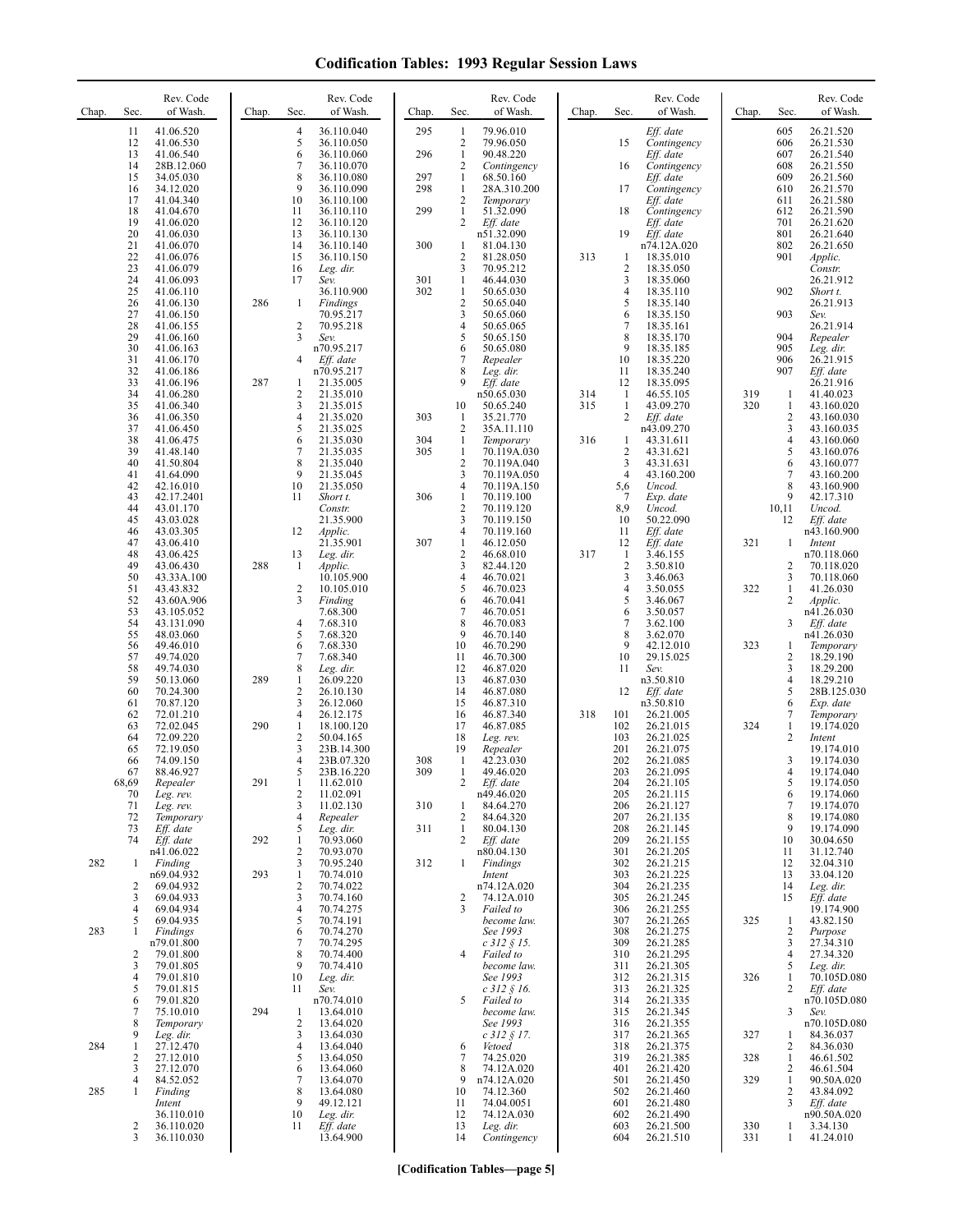| Chap. | Sec.                | Rev. Code<br>of Wash.       | Chap. | Sec.                | Rev. Code<br>of Wash.                 | Chap.      | Sec.                         | Rev. Code<br>of Wash.      | Chap.      | Sec.                | Rev. Code<br>of Wash.      | Chap.      | Sec.                | Rev. Code<br>of Wash.      |
|-------|---------------------|-----------------------------|-------|---------------------|---------------------------------------|------------|------------------------------|----------------------------|------------|---------------------|----------------------------|------------|---------------------|----------------------------|
|       | $\overline{2}$<br>3 | 41.24.330<br>41.24.340      |       | 3<br>4              | 84.52.043<br>84.52.010                |            | 51<br>52                     | 75.24.100<br>75.28.302     |            | 20<br>21            | 24.06.415<br>24.06.433     | 374<br>375 | 1<br>1              | 13.50.010<br>51.32.110     |
|       | 4                   | 41.24.350                   |       | 5                   | 84.52.069                             |            | 53                           | 75.50.100                  |            | 22                  | 24.06.440                  | 376        | $\mathbf{1}$        | Findings                   |
| 332   | 5<br>$\mathbf{1}$   | Leg. dir.<br>44.68.020      | 338   | 1                   | Findings<br>Intent                    |            | 54<br>55                     | Leg. rev.<br>Leg. rev.     |            | 23<br>24            | 24.06.445<br>Vetoed        |            | 2                   | n75.28.720<br>75.28.720    |
| 333   | 1                   | 28A.235.140                 |       |                     | 72.09.400                             |            | 56                           | Repealer                   |            | 25                  | $Eff.$ date                |            | 3                   | 75.28.125                  |
|       | 2<br>3              | 28A.235.145<br>28A.235.150  |       | $\overline{c}$<br>3 | 9.94A.030<br>72.09.410                |            | 57<br>58                     | n75.28.010<br>Eff. date    | 357        | $\mathbf{1}$        | n24.03.046<br>60.04.904    |            | $\overline{4}$<br>5 | 75.28.730<br>75.30.290     |
|       | 4                   | 28A.235.155                 |       | 4<br>5              | 9.94A.137                             |            | 59                           | n75.28.010                 |            | 2                   | n60.04.904                 |            | 6<br>7              | 75.30.300                  |
|       | 5<br>6              | 28A.235.100<br>Contingency  |       | 6                   | Vetoed<br>72.09.420                   |            |                              | Sev.<br>n75.28.010         |            | 3                   | Eff. date<br>n60.04.904    |            | 8                   | 75.30.310<br>75.30.320     |
| 334   | 1<br>2              | 28A.630.885<br>Eff. date    |       | 7<br>8              | Leg. dir.<br>Sev.                     | 341<br>342 | -1<br>1                      | 12.20.060<br>Temporary     | 358        | 1<br>$\overline{c}$ | 13.34.070<br>13.34.160     |            | 9<br>10             | 75.30.050<br>75.30.330     |
| 335   | $\mathbf{1}$        | <b>Findings</b>             |       |                     | n72.09.400                            | 343        | $\mathbf{1}$                 | 18.76.010                  |            | 3                   | 13.34.180                  |            | 11                  | Vetoed                     |
|       | 2<br>3              | 28A.630.862<br>28A.630.864  |       | 9                   | Eff. date<br>n72.09.400               |            | $\sqrt{2}$<br>$\mathbf{3}$   | 18.76.030<br>18.76.041     |            | 4<br>5              | 26.19.071<br>26.19.075     |            | 12                  | Eff. date<br>n75.28.720    |
|       | 4                   | 28A.630.866                 | 339   | -1                  | 11.97.010                             |            | $\overline{4}$<br>5          | 18.76.060                  |            | 6                   | Repealer                   | 377<br>378 | 1                   | 29.64.015                  |
|       | 5<br>6              | 28A.630.868<br>28A.630.870  |       | $\overline{c}$<br>3 | 11.98.200<br>11.98.210                |            | 6                            | 18.76.090<br>Repealer      | 359<br>360 | 1<br>1              | 81.80.145<br>18.130.085    |            | 1<br>2              | 39.30.060<br>Applic.       |
|       | 7<br>8              | 28A.630.874<br>28A.630.876  |       | 4<br>5              | 11.98.220<br>11.98.230                | 344        | 7<br>$\mathbf{1}$            | Contingency<br>9.46.070    |            | 2<br>3              | 42.17.310<br>Eff. date     | 379        | 1                   | n39.30.060<br>Intent       |
|       | 9                   | 28A.630.878                 |       | 6                   | 11.98.240                             |            | 2                            | Eff. date                  |            |                     | n18.130.085                |            |                     | n28B.10.029                |
|       | 10<br>11            | 28A.630.880<br>28A.630.861  |       | 7<br>8              | 11.95.100<br>11.95.110                | 345        | 1                            | n9.46.070<br>Short t.      | 361        | 1<br>2              | 36.89.120<br>36.94.470     |            | 101<br>102          | 28B.10.029<br>43.19.190    |
|       | 12                  | Repealer                    |       | 9<br>10             | 11.95.120<br>11.95.130                |            | $\overline{2}$               | 15.35.010                  | 362        | 1<br>2              | 70.96A.140                 |            | 103<br>104          | 43.19.1906                 |
|       | 13<br>14            | Contingency<br>Eff. date    |       | 11                  | 11.95.140                             |            | 3                            | 15.35.030<br>15.35.060     |            |                     | Purpose<br>Constr.         |            | 105                 | 43.78.030<br>43.78.105     |
| 336   | -1                  | Findings<br>Intent          |       | 12<br>13            | 11.95.150<br>Leg. dir.                |            | $\overline{4}$<br>5          | 15.35.080<br>15.35.070     | 363        | 1                   | Findings<br>n28B.80.330    |            | 106<br>107          | 43.78.100<br>43.78.110     |
|       |                     | n28A.150.210                |       | 14                  | Sev.                                  |            | 6                            | 15.35.100                  |            | 2                   | 28B.80.610                 |            | 108                 | 28B.50.330                 |
|       | 101<br>102          | 28A.150.210<br>Eff. date    | 340   | 1                   | n11.98.200<br>Finding                 |            | 7<br>8                       | 15.35.105<br>15.35.110     |            | 3<br>4              | 28B.80.612<br>28B.80.614   |            | 109<br>110          | 28B.10.350<br>28B.10.355   |
|       | 201                 | n28A.150.210<br>28A.630.883 |       |                     | Intent<br>n75.28.010                  |            | 9<br>10                      | 15.35.115<br>15.35.150     |            | 5<br>6              | 28B.80.616<br>28B.80.330   |            | 111<br>112          | 39.04.020<br>39.04.150     |
|       | 202                 | 28A.630.885                 |       | 2                   | 75.28.010                             |            | 11                           | 15.35.250                  |            | 7                   | Eff. date                  |            | 201                 | 28B.15.031                 |
|       | 301<br>302          | 28A.300.138<br>28A.305.145  |       | 3<br>$\overline{4}$ | 75.28.014<br>75.28.020                | 346<br>347 | $\mathbf{1}$<br>$\mathbf{1}$ | Temporary<br>9.41.280      | 364        | $1-5$               | n28B.80.330<br>Temporary   |            | 202<br>203          | 28B.15.202<br>28B.15.402   |
|       | 401<br>402          | 28A.415.250                 |       | 5<br>6              | 75.28.030<br>75.28.040                |            | $\sqrt{2}$<br>3              | 28A.320.130<br>28A.635.060 | 365        | 6                   | Exp. date                  |            | 204<br>205          | 28B.15.502                 |
|       | 403                 | 28A.415.260<br>28A.405.140  |       | 7                   | 75.28.045                             |            | $\overline{4}$               | Vetoed                     | 366        | 1<br>1              | 43.150.080<br>43.210.110   |            | 206                 | 28B.15.066<br>Repealer     |
|       | 404<br>405          | 28A.415.270<br>28A.415.280  |       | 8                   | Repealed by<br>1993 sp.s.             | 348<br>349 | $\mathbf{1}$<br>1            | 18.11.075<br>28A.400.285   | 367        | $\mathbf{1}$<br>2   | 18.130.090<br>18.130.095   |            | 301<br>302          | 41.56.023<br>41.56.030     |
|       | 406                 | 28A.415.290                 |       |                     | $c$ 17 $\frac{6}{5}$ 47.              | 350        | 1                            | Findings                   |            | 3                   | 18.130.175                 |            | 303                 | 41.58.020                  |
|       | 407<br>408          | 28A.415.300<br>28A.415.310  |       | 9<br>10             | 75.28.046<br>75.28.047                |            | $\overline{2}$               | n26.50.035<br>26.50.035    |            | 4<br>5              | 18.130.040<br>18.130.050   |            | 304<br>305          | 41.56.201<br>28B.16.040    |
|       | 501<br>502          | 28A.300.130<br>28A.300.135  |       | 11                  | Repealed by<br>1993 sp.s.             |            | 3<br>$\overline{4}$          | 10.99.030<br>Contingency   |            | 6<br>7              | 18.130.160<br>18.130.172   |            | 306<br>307          | 41.06.070<br>28B.16.200    |
|       | 601                 | Findings                    |       |                     | $c$ 17 $\frac{6}{5}$ 47.              |            | 5                            | 7.69.020                   |            | 8                   | 18.130.185                 |            | 308                 | 41.06.285                  |
|       | 602                 | n28A.150.210<br>28A.630.879 |       | 12<br>13            | 75.28.110<br>75.28.113                |            | 6<br>7                       | 7.69.030<br>7.69A.020      |            | 9<br>10             | 18.130.186<br>18.130.300   |            | 309<br>310          | 41.06.280<br>28B.16.015    |
|       | 603                 | 28A.630.878                 |       | 14<br>15            | 75.28.116                             |            | 8<br>9                       | 7.69A.030                  |            | 11                  | 18.135.070                 |            | 401<br>402          | Contingency                |
|       | 604<br>701          | Exp. date<br>Findings       |       | 16                  | 75.28.120<br>75.28.125                |            |                              | Sev.<br>n26.50.035         |            | 12<br>13            | 18.135.100<br>18.64.160    |            | 403                 | Contingency<br>Contingency |
|       |                     | Intent<br>28A.650.005       |       | 17<br>18            | 75.28.130<br>75.28.740                | 351<br>352 | -1<br>$1-6$                  | 41.56.475<br>Temporary     |            | 14<br>15            | 18.64.163<br>18.64A.050    |            | 404<br>405          | Contingency<br>Contingency |
|       | 702                 | 28A.650.010                 |       | 19                  | 75.28.280                             | 353        | $\mathbf{1}$                 | 70.94.650                  |            | 16                  | 18.64A.055                 |            | 406                 | Vetoed                     |
|       | 703<br>704          | 28A.650.015<br>Temporary    |       | 20<br>21            | 75.28.290<br>75.28.095                | 354        | 2<br>$\mathbf{1}$            | 70.94.654<br>16.65.030     |            | 17<br>18            | 18.72.340<br>18.72.380     |            | 407                 | Sev.<br>n28B.10.029        |
|       | 705<br>706          | 28A.650.020<br>28A.650.025  |       | 22<br>23            | 75.28.690<br>Repealed by              |            | $\overline{\mathbf{c}}$<br>3 | 16.65.090<br>16.58.050     |            | 19<br>20            | 18.130.190<br>18.130.165   |            | 408                 | Eff. date<br>n28B.10.029   |
|       | 707                 | 28A.650.030                 |       |                     | 1993 sp.s.                            |            | $\overline{4}$               | 16.58.130                  |            | 21                  | 18.130.050                 | 380        | 1                   | Findings                   |
|       | 708<br>709          | 28A.650.035<br>28A.650.040  |       | 24                  | $c$ 17 $\frac{6}{9}$ 47.<br>75.28.750 |            | 5<br>6                       | 16.57.080<br>16.57.090     |            | 22<br>23            | 18.130.180<br>Repealer     |            | 2                   | 28C.22.005<br>28C.22.010   |
|       | 710<br>801          | Leg. dir.<br>28A.410.030    |       | 25<br>26            | 75.28.048<br>75.28.710                |            | 7<br>8                       | 16.57.140<br>16.57.220     | 368        | 1<br>2              | 29.79.200<br>$Eff.$ date   |            | 3<br>4              | 28C.22.020<br>Leg. dir.    |
|       | 901                 | Finding                     |       | 27                  | 75.30.050                             |            | 9                            | 16.57.400                  |            |                     | n29.79.200                 | 381        | 1                   | 47.79.010                  |
|       | 1001                | 70.190.040<br>28A.630.950   |       | 28<br>29            | 75.30.065<br>75.30.070                |            | 10<br>11                     | 16.57.015<br>16.57.410     | 369<br>370 | 1<br>1              | 74.18.230<br>Finding       |            | $\overline{c}$<br>3 | 47.79.020<br>47.79.030     |
|       | 1002                | 28A.630.951                 |       | 30                  | 75.30.090                             |            | 12                           | Repealer                   |            |                     | 47.46.010                  |            | 4                   | 47.79.040                  |
|       | 1003<br>1004        | 28A.630.952<br>28A.630.953  |       | 31<br>32            | 75.30.100<br>75.30.120                | 355<br>356 | $\mathbf{1}$<br>$\mathbf{1}$ | 10.64.130<br>24.03.046     |            | 2<br>3              | 47.46.020<br>47.46.030     |            | 5                   | Eff. date<br>47.79.900     |
|       | 1005<br>1006        | 28A.630.954<br>28A.320.205  |       | 33<br>34            | 75.30.125<br>75.30.130                |            | $\sqrt{2}$<br>$\mathfrak{Z}$ | 24.03.047<br>24.03.055     |            | 4<br>5              | 47.46.040<br>47.46.050     | 382        | 1<br>2              | 28B.80.800<br>28B.80.801   |
|       | 1007                | Temporary                   |       | 35                  | 75.30.140                             |            | $\overline{4}$               | 24.03.240                  |            | 6                   | Leg. dir.                  |            | 3                   | 28B.80.802                 |
|       | 1008<br>1009        | 28A.225.220<br>Leg. dir.    |       | 36<br>37            | 75.30.260<br>75.30.270                |            | 5<br>6                       | 24.03.302<br>24.03.345     |            | 7                   | Eff. date<br>47.46.900     |            | 4<br>5              | 28B.80.803<br>Exp. date    |
|       | 1010<br>1101        | Exp. date<br>28A.195.010    |       | 38<br>39            | 75.30.160<br>75.30.170                |            | 7<br>8                       | 24.03.370<br>24.03.386     | 371        | 1<br>2              | 28A.150.220<br>28A.150.220 | 383        | 1<br>2              | 29.07.152<br>29.07.160     |
|       | 1102                | Repealer                    |       | 40                  | 75.30.180                             |            | 9                            | 24.03.388                  |            | 3                   | 28A.230.090                | 384        | $\mathbf{1}$        | 46.37.430                  |
|       | 1103<br>1201        | 28A.200.010<br>Repealer     |       | 41<br>42            | 75.30.210<br>75.30.220                |            | 10<br>11                     | 24.03.395<br>24.03.400     |            | 4<br>5              | 28A.600.060<br>Contingent  | 385        | $\mathbf{1}$<br>2   | 28B.15.820<br>28B.101.040  |
|       | 1202                | Contingent                  |       | 43<br>44            | 75.30.240<br>75.30.250                |            | 12<br>13                     | Vetoed<br>24.06.046        |            |                     | Eff. date<br>n28A.150.220  | 386        | 3<br>$\mathbf{1}$   | 28B.12.040                 |
|       |                     | Eff. date<br>n28A.150.205   |       | 45                  | 75.30.011                             |            | 14                           | 24.06.047                  | 372        | 1                   | 28B.108.060                |            |                     | Intent<br>n28A.400.391     |
|       | 1203<br>1204        | Repealer<br>n28A.150.210    |       | 46<br>47            | 75.30.280<br>75.08.011                |            | 15<br>16                     | 24.06.050<br>24.06.055     | 373        | 2<br>1              | 28B.108.070<br>13.40.020   |            | 2<br>3              | 28A.400.391<br>41.04.205   |
| 337   | 1                   | Findings                    |       | 48                  | 75.08.230                             |            | 17                           | 24.06.275                  |            | 2                   | 13.40.430                  |            | $\overline{4}$      | 41.04.235                  |
|       | 2                   | n84.52.105<br>84.52.105     |       | 49<br>50            | 75.12.127<br>75.12.440                |            | 18<br>19                     | 24.06.290<br>24.06.380     |            | 3                   | Sev.<br>n13.40.020         |            | 5<br>6              | 41.05.011<br>41.05.021     |
|       |                     |                             |       |                     |                                       |            |                              |                            |            |                     |                            |            |                     |                            |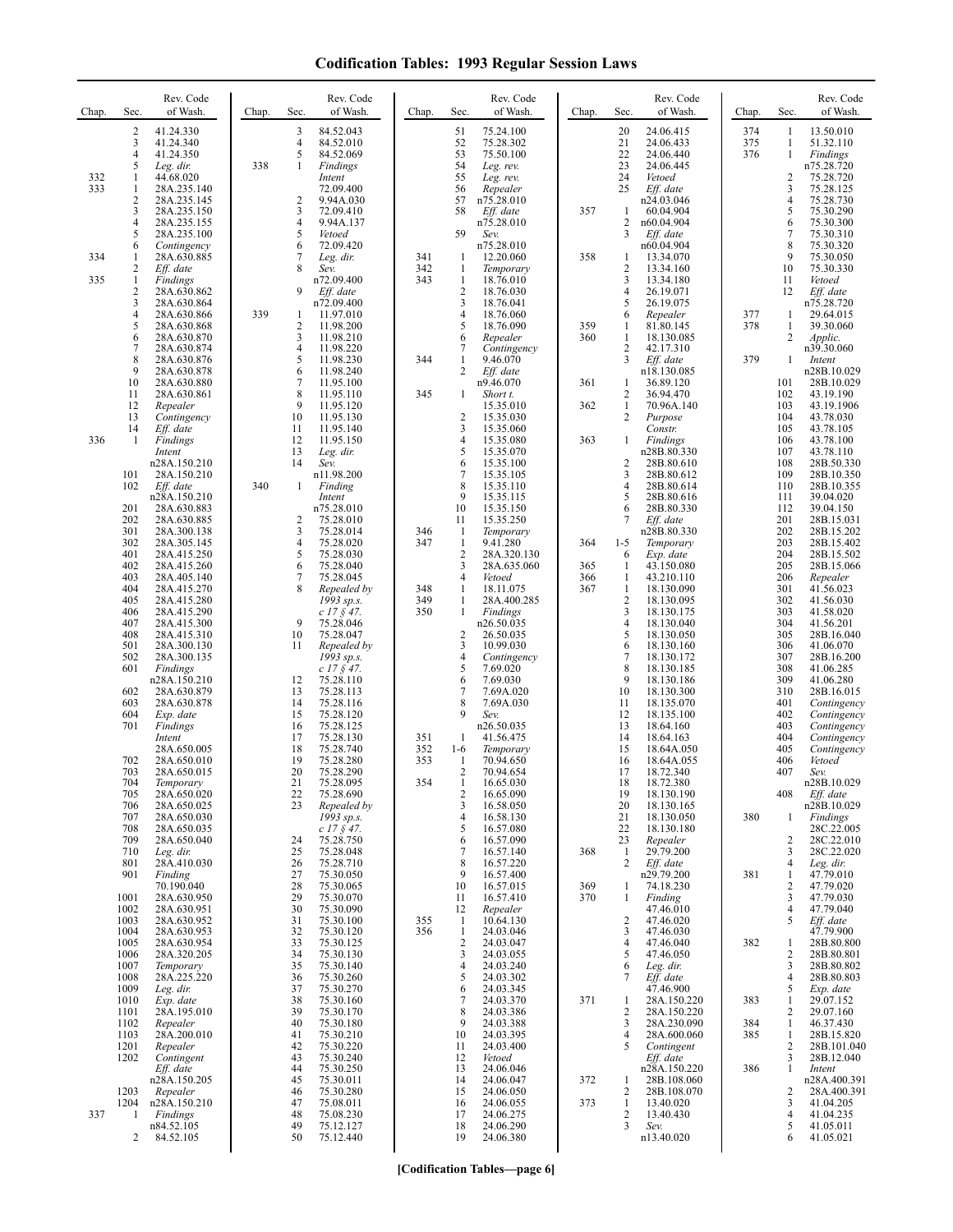| Chap.      | Sec.                                         | Rev. Code<br>of Wash.                                   | Chap.      | Sec.                                                    | Rev. Code<br>of Wash.                                | Chap.      | Sec.                                | Rev. Code<br>of Wash.                                  | Chap.             | Sec.                                        | Rev. Code<br>of Wash.                                | Chap.      | Sec.                                                           | Rev. Code<br>of Wash.                              |
|------------|----------------------------------------------|---------------------------------------------------------|------------|---------------------------------------------------------|------------------------------------------------------|------------|-------------------------------------|--------------------------------------------------------|-------------------|---------------------------------------------|------------------------------------------------------|------------|----------------------------------------------------------------|----------------------------------------------------|
|            | 7<br>8                                       | 41.05.050<br>Failed to<br>become law.                   | 399<br>400 | $\mathbf{1}$<br>$\mathbf{1}$                            | n41.56.030<br>70.93.097<br>46.90.005                 |            | 12<br>13<br>14                      | 26.44.020<br>26.44.030<br>26.44.040                    |                   | 8<br>9<br>10                                | 26.18.100<br>26.18.110<br>26.18.120                  | 439        | 1<br>$\sqrt{2}$<br>3                                           | 35.21.470<br>35A.21.250<br>36.32.590               |
|            | 9<br>10                                      | See 1993<br>$c$ 386 § 19.<br>41.05.065<br>41.05.075     |            | $\overline{2}$<br>3<br>$\overline{4}$<br>5              | 46.90.010<br>46.90.300<br>46.90.406<br>46.90.427     |            | 15<br>16<br>17<br>18                | 26.44.063<br>26.44.067<br>26.44.100<br>26.44.150       |                   | 11<br>12<br>13<br>14                        | 26.18.140<br>26.18.150<br>26.18.160<br>26.18.170     | 440        | $\mathbf{1}$<br>$\overline{c}$<br>3<br>$\overline{\mathbf{4}}$ | 47.26.500<br>47.26.501<br>47.26.502<br>47.26.503   |
|            | 11<br>12<br>13                               | 41.05.080<br>41.05.140<br>28A.400.400                   |            | 6<br>7                                                  | Repealer<br>Eff. dates<br>n46.90.005                 | 413<br>414 | 1<br>1                              | 83.100.160<br>Findings<br>28B.10.690                   | 427               | $\mathbf{1}$<br>$\sqrt{2}$<br>3             | 47.60.120<br>81.84.010<br>81.84.020                  |            | 5<br>6<br>$\tau$                                               | 47.26.504<br>47.26.505<br>47.26.506                |
|            | 14<br>15<br>16                               | 41.05.250<br>41.05.260<br>41.05.270                     | 401        | 1<br>$\overline{c}$<br>3                                | 46.61.220<br>46.37.190<br>46.37.191                  |            | 2<br>3<br>4                         | 28B.10.691<br>28B.10.692<br>28B.10.693                 |                   | $\overline{4}$<br>5<br>6                    | 81.84.025<br>81.84.030<br>81.84.050                  | 441        | 8<br>9<br>1                                                    | 47.26.507<br>Leg. dir.<br>29.04.150                |
|            | 17<br>18                                     | Eff. date<br>n41.04.205<br>Eff. date                    | 402        | $\mathbf{1}$<br>$\sqrt{2}$<br>3<br>$\overline{4}$       | 26.44.020<br>26.44.160<br>74.13.075                  | 415        | 5<br>1<br>2                         | Leg. dir.<br>Intent<br>n2.56.030                       |                   | 7<br>8<br>9<br>10                           | 81.84.060<br>81.84.070<br>81.04.010                  | 442        | 2<br>3<br>1                                                    | 29.04.160<br>Eff. date<br>n29.04.160<br>10.34.030  |
| 387        | 19<br>1<br>2                                 | n28A.400.391<br>Contingency<br>18.104.010<br>18.104.020 | 403        | $\mathbf{1}$<br>$\overline{c}$<br>3                     | 74.13.077<br>46.32.005<br>46.32.010<br>46.32.020     |            | 3<br>4<br>5                         | 2.56.031<br>2.56.030<br>43.101.280<br>2.56.130         | 428<br>429        | -1<br>$\overline{c}$<br>$\mathbf{1}$        | 81.24.030<br>81.104.030<br>81.104.120<br>35.87A.010  | 443        | 2<br>1                                                         | Eff. date<br>n10.34.030<br>76.09.010               |
|            | 3<br>4<br>5                                  | 18.104.030<br>18.104.040<br>18.104.043                  | 404        | $\overline{4}$<br>5<br>$\mathbf{1}$                     | 46.44.105<br>Repealer<br>39.12.070                   |            | 6<br>7<br>8                         | 13.04.043<br>13.06.050<br>Temporary                    |                   | $\overline{2}$<br>3<br>4                    | 35.87A.020<br>35.87A.030<br>35.87A.050               |            | 2<br>3<br>4                                                    | 76.09.040<br>76.09.050<br>76.09.060                |
|            | 6<br>7<br>8<br>9                             | 18.104.048<br>18.104.049<br>18.104.050<br>18.104.055    |            | $\overline{2}$<br>3<br>$\overline{4}$                   | 39.12.080<br>39.12.042<br>Eff. date<br>n39.12.070    | 416        | 9<br>10<br>$\mathbf{1}$<br>2        | 13.40.027<br>Contingency<br>28A.315.030<br>28A.315.060 |                   | 5<br>6<br>7<br>8                            | 35.87A.060<br>35.87A.080<br>35.87A.090<br>35.87A.100 | 444        | 5<br>6<br>1                                                    | 76.09.065<br>Eff. date<br>n76.09.010<br>82.08.0273 |
|            | 10<br>11<br>12                               | 18.104.060<br>18.104.065<br>18.104.070                  | 405<br>406 | 1<br>$\mathbf{1}$                                       | 31.04.115<br>Finding<br>Intent                       | 417        | 3<br>4<br>$\mathbf{1}$              | 28A.315.080<br>Eff. date<br>29.36.120                  |                   | 9<br>10<br>11                               | 35.87A.140<br>35.87A.170<br>64.34.304                | 445        | 1<br>2<br>3                                                    | 28C.10.020<br>28C.10.084<br>28C.10.120             |
|            | 13<br>14<br>15                               | 18.104.093<br>18.104.095<br>18.104.097                  |            | $\overline{2}$<br>$\mathfrak{Z}$<br>$\overline{4}$      | 43.88.020<br>43.88.090<br>43.88.160                  |            | $\overline{c}$<br>3<br>4<br>5       | 29.36.121<br>29.36.122<br>29.36.126                    | 430               | 12<br>$\mathbf{1}$<br>$\overline{c}$<br>3   | 64.34.010<br>47.17.001<br>47.17.305                  | 446        | 4<br>5<br>1                                                    | 43.84.092<br>Repealer<br>Findings                  |
|            | 16<br>17<br>18<br>19                         | 18.104.080<br>18.104.100<br>18.104.110<br>18.104.120    |            | 5<br>6<br>7                                             | 44.28.180<br>44.28.085<br>Short t.<br>n43.88.020     |            | 6<br>7<br>8                         | 29.36.130<br>29.36.139<br>29.36.150<br>29.10.180       |                   | 4<br>5<br>6                                 | 47.17.328<br>47.17.556<br>47.17.577<br>Repealer      |            | 2<br>3<br>4                                                    | 47.06.010<br>47.06.020<br>47.06.030<br>47.06.040   |
|            | 20<br>21<br>22                               | 18.104.150<br>18.104.155<br>43.21B.110                  | 407        | 8<br>1                                                  | Contingency<br>Findings<br>70.83D.005                | 418<br>419 | $\mathbf{1}$<br>2<br>$\mathbf{1}$   | 29.36.013<br>Repealer<br>9.94A.280                     |                   | 7<br>8<br>9                                 | 47.39.020<br>47.39.080<br>47.39.090                  |            | 5<br>6<br>7                                                    | 47.06.050<br>47.06.060<br>47.06.070                |
|            | 23<br>24<br>25<br>26                         | 43.21B.300<br>18.104.180<br>18.104.190<br>18.104.900    |            | $\overline{c}$<br>$\mathfrak{Z}$<br>$\overline{4}$<br>5 | 70.83D.010<br>70.83D.020<br>70.83D.030<br>70.83D.040 | 420        | $\mathbf{1}$<br>$\overline{c}$<br>3 | 2.06.020<br>2.06.076<br>Eff. date<br>n2.06.020         | 431               | 10<br>11<br>12<br>$\mathbf{1}$              | 47.42.020<br>47.42.100<br>47.42.140<br>47.10.812     |            | 8<br>9<br>10<br>11                                             | 47.06.080<br>47.06.090<br>47.06.100<br>47.06.110   |
|            | 27<br>$28\,$<br>29                           | 89.16.055<br>Exp. date<br>Eff. date                     |            | 6<br>$\overline{7}$<br>8                                | 70.83D.050<br>70.83D.060<br>Exp. date                | 421        | 1                                   | Finding<br>Intent<br>n43.06.115                        |                   | $\overline{2}$<br>3<br>$\overline{4}$       | 47.10.813<br>47.10.814<br>47.10.815                  |            | 12<br>13<br>14                                                 | 47.06.120<br>47.06.130<br>Vetoed                   |
| 388<br>389 | 1<br>1<br>2                                  | 18.104.930<br>48.66.041<br>67.28.280<br>67.28.200       |            | 9<br>10<br>11                                           | 70.83D.900<br>74.09.790<br>74.09.800<br>Leg. dir.    | 422        | 2<br>1<br>2                         | 43.06.115<br>Finding<br>n70.83C.010<br>66.16.110       |                   | 5<br>6<br>7<br>8                            | 47.10.816<br>47.10.817<br>Leg. dir.<br>Sev.          | 447        | 15<br>16<br>1                                                  | Leg. dir.<br>47.06.900<br>Findings<br>Intent       |
| 390<br>391 | $\mathbf{1}$<br>$\overline{\mathbf{c}}$<br>1 | 82.04.368<br>Vetoed<br>70.79.240                        | 408        | 12<br>13<br>-1                                          | 70.83D.901<br>Contingency<br>2.36.057                |            | 3<br>4                              | Intent<br>70.83C.005<br>70.83C.010                     | 432               | 1<br>2                                      | 47.10.818<br>47.10.819<br>47.10.820                  |            | 2<br>3                                                         | 28B.130.005<br>28B.130.010<br>28B.130.020          |
| 392<br>393 | 2<br>1<br>1                                  | 70.79.250<br>81.80.132<br>82.44.180                     |            | $\overline{2}$<br>3<br>4                                | 2.36.0571<br>2.36.054<br>2.36.010                    | 423        | 5<br>6<br>7                         | 70.83C.020<br>Contingency<br>Leg. dir.                 |                   | 3<br>4<br>5                                 | 47.10.821<br>47.10.822<br>47.10.823                  | 448        | 4<br>5<br>6                                                    | 28B.130.030<br>28B.130.040<br>Leg. dir.            |
|            | 2<br>3<br>4<br>5                             | 81.104.090<br>47.66.010<br>47.66.020<br>47.66.030       |            | $\mathcal{L}$<br>6<br>7<br>8                            | 2.36.055<br>2.36.063<br>2.36.065<br>2.36.095         | 424        | -1<br>2<br>$\mathbf{1}$<br>2        | 28B.102.060<br>28B.115.120<br>46.71.005<br>46.71.011   |                   | 6<br>7<br>8                                 | 47.10.824<br>Leg. dir.<br>Sev.<br>47.10.825          |            | $\perp$<br>2<br>3<br>4                                         | 70.02.010<br>70.02.020<br>70.02.030<br>70.02.050   |
|            | 6<br>7<br>8<br>9                             | 47.66.040<br>47.66.050<br>47.66.060                     |            | 9<br>10<br>11<br>12                                     | 2.36.072<br>29.04.160<br>29.07.220                   |            | 3<br>4<br>5                         | 46.71.015<br>46.71.021<br>46.71.025                    | 433               | -1<br>$\overline{2}$<br>3<br>$\overline{4}$ | 39.29.003<br>39.29.006<br>39.29.025                  |            | 5<br>6<br>7<br>8                                               | 70.02.080<br>71.05.390<br>71.05.400                |
| 394        | 10<br>$\mathbf{1}$                           | Leg. dir.<br>Eff. date<br>47.66.900<br>Finding          |            | 13<br>14                                                | 46.20.157<br>Contingency<br>Sev.<br>n2.36.054        |            | 6<br>7<br>8<br>9                    | 46.71.031<br>46.71.035<br>46.71.041<br>46.71.045       |                   | 5<br>6<br>7                                 | 39.29.035<br>39.29.018<br>39.29.008<br>39.29.055     | 449        | 9<br>1                                                         | 71.05.395<br>Eff. date<br>n70.02.010<br>Purpose    |
|            | 2                                            | Purpose<br>n43.01.220<br>43.01.220                      | 409        | 15<br>-1                                                | Eff. dates<br>n2.36.054<br>70.48.130                 |            | 10<br>11<br>12                      | 46.71.051<br>46.71.060<br>46.71.070                    | 434               | 8<br>9<br>1                                 | 39.29.068<br>39.80.070<br>29.08.010                  |            | 2<br>3                                                         | n4.96.010<br>4.96.010<br>4.96.020                  |
|            | 3<br>4<br>5<br>6                             | 43.41.140<br>46.08.172<br>43.01.225<br>43.01.230        | 410<br>411 | 2<br>1<br>1                                             | Eff. date<br>n70.48.130<br>28A.500.010<br>Finding    |            | 13<br>14<br>15                      | 46.71.090<br>Temporary<br>Sev.<br>n46.71.005           |                   | 2<br>3<br>4<br>5                            | 29.08.020<br>29.08.030<br>29.08.040<br>29.08.050     |            | 4<br>5<br>6<br>$\tau$                                          | 4.96.041<br>4.96.050<br>6.17.080<br>35.31.020      |
| 395        | 7<br>$6 - 101$                               | 43.01.235<br>Repealer                                   |            | 2<br>3                                                  | n28B.35.751<br>28B.35.751<br>43.79.150               |            | 16<br>17<br>18                      | Repealer<br>Leg. dir.<br>Eff. date                     |                   | 6<br>7<br>8<br>9                            | 29.08.060<br>29.08.070<br>29.08.080                  |            | 8<br>9<br>10                                                   | 35.31.040<br>35A.31.030<br>36.45.010               |
| 396<br>397 | $6 - 102$<br>$6 - 103$<br>1<br>1             | 62A.1-105<br>62A.2-403<br>9.41.300<br>41.56.030         | 412        | 1<br>$\overline{2}$<br>3<br>$\overline{4}$              | 13.34.145<br>13.34.180<br>13.34.190<br>13.34.232     | 425        | 1<br>2                              | n46.71.005<br>43.20A.725<br>Eff. date<br>n43.20A.725   |                   | 10<br>11<br>12                              | 29.08.090<br>29.10.180<br>Leg. dir.<br>Repealer      |            | 11<br>12<br>13<br>14                                           | 54.16.110<br>87.03.440<br>Repealer<br>Leg. rev.    |
| 398        | 2<br>1<br>2                                  | 41.56.460<br>41.56.030<br>41.56.460                     |            | 5<br>6<br>$\overline{7}$                                | 13.34.174<br>13.34.176<br>13.34.110                  | 426        | 1<br>2<br>3                         | 26.18.010<br>26.18.020<br>26.18.030                    | 435               | 13<br>-1                                    | $Eff.$ date<br>29.08.900<br>36.18.020                | 450        | 15<br>1                                                        | Sev.<br>n4.96.010<br>Repealer                      |
|            | 3<br>4<br>5,6                                | 41.56.465<br>41.56.123<br>Repealer<br>Eff. dates        |            | 8<br>9<br>10<br>11                                      | 13.34.120<br>13.34.150<br>13.34.162<br>26.44.015     |            | 4<br>5<br>6<br>7                    | 26.18.040<br>26.18.050<br>26.18.070<br>26.18.090       | 436<br>437<br>438 | 2<br>$\mathbf{1}$<br>1<br>1                 | 26.12.240<br>84.40.030<br>Repealer<br>43.43.115      | 451<br>452 | 1<br>1<br>2<br>3                                               | 26.04.160<br>46.20.035<br>46.20.116<br>46.20.117   |

**[Codification Tables—page 7]**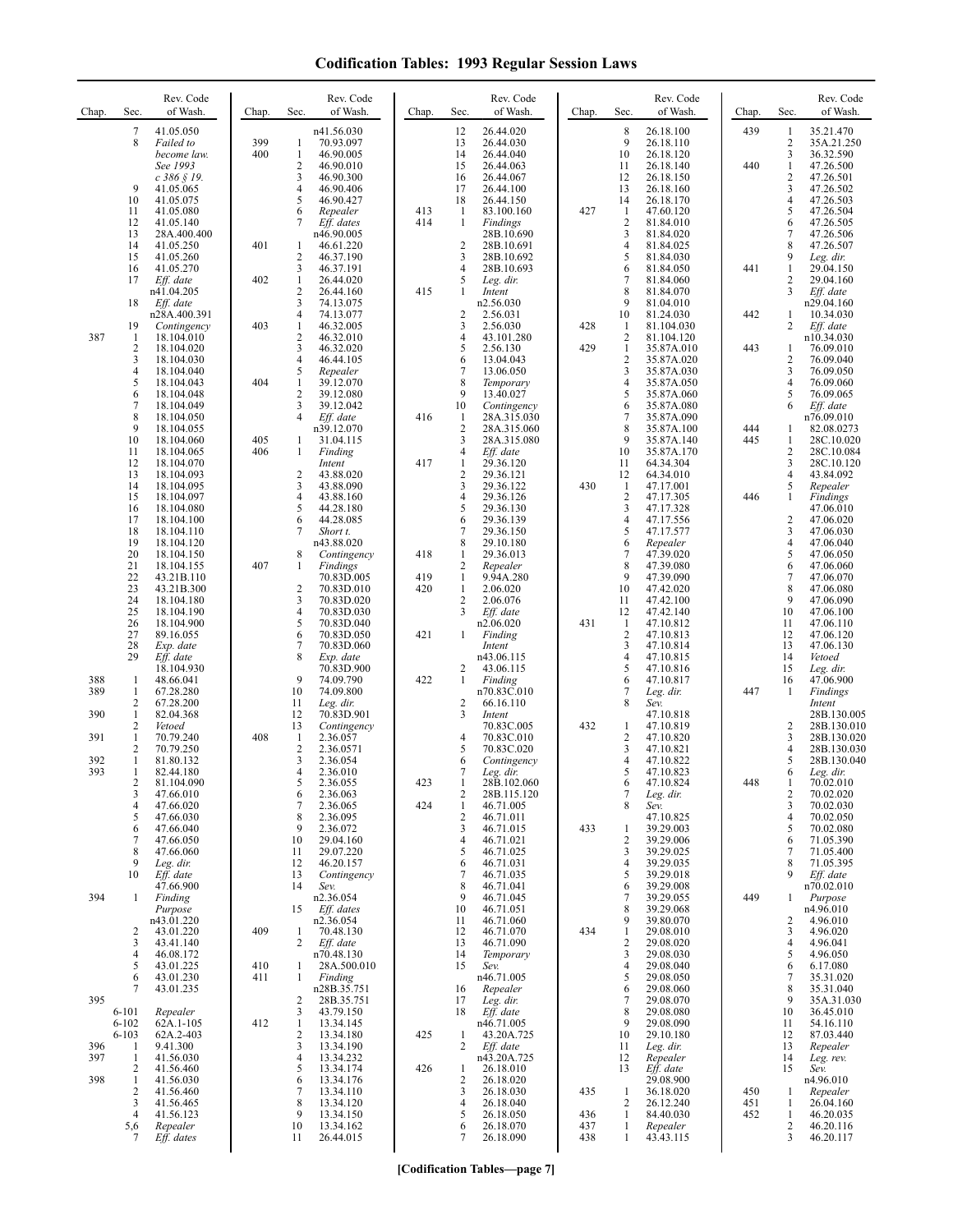| Chap.      | Rev. Code<br>of Wash.<br>Sec.                    | Rev. Code<br>of Wash.<br>Chap.<br>Sec. | Chap. | Rev. Code<br>of Wash.<br>Sec.                            | Chap.<br>Sec.                         | Rev. Code<br>of Wash.     | Chap.      | Sec.                         | Rev. Code<br>of Wash.      |
|------------|--------------------------------------------------|----------------------------------------|-------|----------------------------------------------------------|---------------------------------------|---------------------------|------------|------------------------------|----------------------------|
| 453        | Finding<br>1<br>n74.13.0903                      | Short t.<br>22<br>48.94.900            |       | 109<br>Leg. dir.<br>110<br>Leg. dir.                     | 18<br>19                              | 19.09.400<br>19.09.410    | 477        | 1                            | 19.182.902<br>9A.44.010    |
|            | 2<br>74.13.0903<br>3<br>Eff. date                | 23<br>48.94.005<br>24<br>48.94.010     |       | 111<br>Leg. dir.<br>112<br>Sev.                          | 20<br>21                              | 19.09.277<br>19.09.279    |            | $\overline{2}$<br>3          | 9A.44.050<br>9A.44.100     |
| 454        | n74.13.0903<br>Finding<br>1                      | 25<br>48.94.015<br>26<br>48.94.020     | 463   | 48.31B.901<br>n10.95.185<br>1                            | 22<br>23                              | 19.09.430<br>19.09.420    | 478        | $\mathbf{1}$                 | Finding<br>43.185B.005     |
|            | n18.27.010<br>$\overline{2}$<br>18.27.010        | 27<br>48.94.025<br>28<br>48.94.030     |       | 2<br>10.95.185<br>3<br>Sev.                              | 24<br>25                              | 43.07.125<br>11.110.010   |            | 2<br>3                       | 43.185B.007<br>43.185B.009 |
|            | 3<br>18.27.100<br>$\overline{4}$<br>18.27.102    | 29<br>48.94.035<br>30<br>48.94.040     | 464   | n10.95.185<br>85.22.010<br>1                             | 26<br>27                              | 11.110.040<br>11.110.050  |            | $\overline{4}$<br>5          | 43.185B.010<br>43.185B.020 |
|            | 5<br>18.27.110<br>6<br>18.27.020                 | 31<br>48.94.045<br>32<br>48.94.050     |       | $\overline{c}$<br>85.38.213<br>3<br>85.38.140            | 28<br>29                              | 11.110.060<br>11.110.070  |            | 6<br>$\tau$                  | 43.185B.030<br>43.63A.215  |
|            | $\overline{7}$<br>18.27.200<br>8<br>18.27.210    | 33<br>48.94.055<br>34<br>Short t.      |       | 4<br>85.38.145<br>5<br>Repealer                          | 30<br>31                              | 11.110.075<br>11.110.080  |            | 8<br>9                       | 35.63.210<br>35A.63.230    |
|            | 9<br>18.27.230<br>10<br>18.27.310                | 48.98.900<br>48.98.005                 | 465   | 84.52.0531<br>1<br>2<br>28A.500.010                      | 32<br>33                              | 11.110.125<br>11.110.130  |            | 10<br>11                     | 36.70.677                  |
|            | 18.27.320<br>11                                  | 35<br>36<br>48.98.010                  |       | 3<br>Exp. date                                           | 34-39                                 | Temporary                 |            | 12                           | 36.70A.400<br>43.185B.040  |
| 455<br>456 | 1<br>48.17.270<br>1<br>19.178.110                | 37<br>48.98.015<br>38<br>48.98.020     | 466   | n28A.500.010<br>13.40.220<br>1                           | 40<br>41                              | Repealer<br>Leg. dir.     |            | 13<br>14                     | 43.63A.650<br>43.63A.660   |
|            | $\overline{c}$<br>19.178.010<br>3<br>19.178.020  | 39<br>48.98.025<br>40<br>48.98.030     | 467   | $\mathbf{1}$<br>41.60.010<br>$\overline{c}$<br>41.60.015 | 42<br>43                              | 19.09.440<br>Sev.         |            | 15<br>16                     | 43.185.110<br>43.185A.020  |
|            | $\overline{4}$<br><i>Applic.</i><br>19.178.900   | 41<br>48.98.035<br>42<br>48.98.040     |       | 3<br>41.60.020<br>4<br>41.60.100                         | 44                                    | 19.09.914<br>Eff. date    |            | 17<br>18                     | 35.82.070<br>43.63A.670    |
|            | 5<br>19.178.030<br>6<br>19.178.040               | 43<br>48.03.010<br>44<br>48.03.025     |       | 5<br>41.60.110<br>6<br>41.60.120                         | 472<br>-1                             | 19.09.915<br>Finding      |            | 19<br>20                     | 43.63A.680<br>35.63.220    |
|            | $\tau$<br>19.178.050<br>8<br>19.178.060          | 45<br>48.03.040<br>46<br>48.03.050     |       | 7<br>41.60.160<br>8<br>Eff. date                         | $\overline{c}$                        | 43.320.005<br>43.320.010  |            | 21<br>22                     | 35A.63.240<br>36.70.990    |
|            | 9<br>19.178.070<br>10<br>19.178.080              | 47<br>48.03.060<br>48<br>48.03.065     | 468   | n41.60.010<br>19.146.005<br>1                            | 3<br>$\overline{4}$                   | 43.320.020<br>43.320.030  |            | 23<br>24                     | 36.70A.410<br>Short t.     |
|            | 11<br>19.178.090<br>12<br>19.178.100             | 49<br>48.03.075<br>50<br>48.05.340     |       | $\overline{c}$<br>19.146.010<br>3<br>19.146.020          | 5<br>6                                | 43.320.040<br>43.320.011  |            | 25                           | 43.185B.900<br>Leg. dir.   |
|            | 13<br>19.178.120<br>14<br>19.178.130             | 51<br>48.01.210<br>52<br>48.08.030     |       | 4<br>19.146.0201<br>5<br>19.146.200                      | 7<br>8                                | 43.320.012<br>43.320.050  | 479        | 1<br>$\overline{\mathbf{c}}$ | 10.95.030<br>10.95.070     |
|            | 15<br>19.178.140                                 | 53<br>48.11.140                        |       | 6<br>19.146.205<br>19.146.210                            | 9                                     | 43.320.013                |            | 3                            | 10.95.130                  |
|            | 16<br>Sev.<br>19.178.901                         | 54<br>48.12.180<br>55<br>48.12.190     |       | 7<br>8<br>19.146.220                                     | 10<br>11                              | 43.320.014<br>43.320.015  | 480        | $\overline{4}$<br>1          | 10.95.140<br>26.23.040     |
| 457        | 17<br>Leg. dir.<br>1<br>9A.60.040                | 56<br>48.12.200<br>57<br>48.14.010     |       | 9<br>19.146.225<br>10<br>19.146.230                      | 12<br>13                              | 43.320.016<br>43.320.017  |            | 2                            | Eff. date<br>n26.23.040    |
| 458        | 1<br>48.62.121<br>2<br>48.62.123                 | 58<br>48.31.105<br>59<br>48.31.111     |       | 11<br>19.146.235<br>12<br>19.146.030                     | 14<br>15                              | 21.20.005<br>21.20.450    | 481<br>482 | 1<br>1                       | 63.14.090<br>76.09.140     |
| 459        | 3<br>n48.62.121<br>1<br>72.09.350                | 60<br>48.31.115<br>61<br>48.31.121     |       | 13<br>19.146.070<br>14<br>19.146.240                     | 16<br>17                              | 21.20.720<br>43.17.010    |            | 2<br>3                       | 76.09.170<br>Eff. date     |
|            | 2<br>Eff. date<br>n72.09.350                     | 62<br>48.31.125<br>63<br>48.31.131     |       | 15<br>19.146.245<br>16<br>19.146.250                     | 18<br>19                              | 43.17.020<br>43.19.010    | 483        | 1                            | n76.09.170<br>50.04.293    |
| 460        | 1<br>79.64.020<br>2<br>79.64.030                 | 64<br>48.31.135<br>65<br>48.31.141     |       | 17<br>19.146.260<br>18<br>19.146.265                     | 20<br>21                              | 43.320.060<br>43.320.070  |            | $\sqrt{2}$<br>3              | 50.04.323<br>50.06.010     |
|            | 3<br>Eff. date<br>n79.64.020                     | 66<br>48.31.145<br>67<br>48.31.151     |       | 19<br>19.146.270<br>20<br>19.146.110                     | 22<br>23                              | 43.320.080<br>43.320.090  |            | $\overline{4}$<br>5          | 50.06.020<br>50.06.030     |
| 461        | 1<br>Finding<br>n43.63A.510                      | 68<br>48.31.155<br>69<br>48.31.161     |       | 21<br>19.146.280<br>22<br>n19.146.0201                   | 24<br>25                              | 43.320.100<br>43.320.110  |            | 6<br>$\tau$                  | 50.13.040<br>50.16.010     |
|            | 2<br>43.63A.510<br>3<br>28A.335.310              | 70<br>48.31.165<br>71<br>48.31.171     |       | 23<br>Sev.<br>n19.146.0201                               | 26<br>27                              | 43.320.120<br>43.320.130  |            | 8<br>9                       | 50.20.050<br>50.20.060     |
|            | $\overline{4}$<br>35.21.687                      | 72<br>48.31.175                        |       | 24<br>Leg. dir.                                          | 28                                    | Repealer                  |            | 10                           | 50.20.080                  |
|            | 5<br>36.34.137<br>6<br>36.34.135                 | 73<br>48.31.181<br>74<br>48.31.184     |       | 25<br>Temporary<br>26<br>Eff. dates                      | 29<br>30                              | Leg. dir.<br>Leg. rev.    |            | 11<br>12                     | 50.20.065<br>50.20.120     |
|            | $\overline{7}$<br>43.19.19201<br>8<br>43.20A.037 | 75<br>48.31.030<br>76<br>48.31.040     |       | n19.146.200<br>27<br>Exp. date                           | 31                                    | $Eff.$ date<br>43.320.900 |            | 13<br>14                     | 50.20.190<br>50.20.195     |
|            | 9<br>Failed to<br>become law.                    | 77<br>48.31.045<br>78<br>48.99.010     | 469   | 1<br>Findings<br>88.12.500                               | 32<br>473<br>$\mathbf{1}$             | 43.320.901<br>41.56.492   |            | 15<br>16                     | 50.22.010<br>50.22.020     |
|            | See 1993<br>$c 500 \S 13$ .                      | 79<br>48.99.060<br>80<br>48.99.080     |       | 2<br>88.12.510<br>3<br>88.12.520                         | 474<br>$\mathbf{1}$<br>$\overline{2}$ | 88.26.010<br>88.26.020    |            | 17<br>18                     | 50.22.030<br>50.22.050     |
|            | 10<br>47.12.064<br>11<br>47.12.063               | 81<br>Leg. rev.<br>82<br>48.31.190     |       | 88.12.530<br>4<br>5<br>88.12.540                         | 3<br>475<br>1                         | Leg. dir.<br>18.08.350    |            | 19<br>20                     | 50.29.020<br>50.24.014     |
|            | 72.09.055<br>12<br>13<br>Contingency             | 83<br>48.31.280<br>84<br>48.31.300     |       | Leg. dir.<br>6<br>7<br>Sev.                              | $\overline{2}$<br>3                   | 18.08.350<br>Eff. date    |            | 21<br>22                     | 50.29.025<br>Temporary     |
| 462        | Short t.<br>1<br>48.31B.900                      | 85<br>48.74.025<br>86<br>48.74.030     |       | n88.12.500<br>Eff. date<br>8                             | 476<br>1                              | n18.08.350<br>Findings    |            | 23                           | Eff. dates<br>Applic.      |
|            | $\frac{2}{3}$<br>48.31B.005<br>48.31B.010        | 87<br>48.74.040<br>88<br>48.74.050     | 470   | n88.12.500<br>21.20.035<br>1                             | 2                                     | 19.182.005<br>Short t.    |            | 24                           | n50.04.293<br>n50.04.293   |
|            | $\overline{4}$<br>48.31B.015<br>5<br>48.31B.020  | 89<br>48.74.060<br>90<br>48.74.090     |       | 2<br>21.20.702<br>21.20.110<br>3                         | 3                                     | 19.182.900<br>19.182.010  |            | 25                           | Sev.<br>n50.04.293         |
|            | 6<br>48.31B.025<br>$\boldsymbol{7}$              | 91<br>48.92.010<br>92                  |       | 21.20.005<br>4                                           | 4<br>5                                | 19.182.020                | 484        | 1                            | 9A.56.280                  |
|            | 48.31B.030<br>8<br>48.31B.035                    | 48.92.020<br>93<br>48.92.030           | 471   | 19.09.020<br>1<br>2<br>19.09.065                         | 6                                     | 19.182.030<br>19.182.040  | 485        | 2<br>1                       | 9A.56.290<br>43.147.040    |
|            | 9<br>48.31B.040<br>10<br>48.31B.045              | 94<br>48.92.040<br>95<br>48.92.050     |       | 3<br>19.09.075<br>$\overline{4}$<br>19.09.076            | 7<br>8                                | 19.182.050<br>19.182.060  |            | 2<br>3                       | 43.147.050<br>43.147.060   |
|            | 48.31B.050<br>11<br>12<br>48.31B.055             | 96<br>48.92.070<br>97<br>48.92.080     |       | 5<br>19.09.079<br>6<br>19.09.085                         | 9<br>10                               | 19.182.070<br>19.182.080  |            | $\overline{4}$<br>5          | 43.147.070<br>43.147.080   |
|            | 13<br>48.31B.060<br>14<br>48.31B.065             | 98<br>48.92.090<br>99<br>48.92.095     |       | 7<br>19.09.097<br>8<br>19.09.271                         | 11<br>12                              | 19.182.090<br>19.182.100  | 486        | 6<br>1                       | Leg. dir.<br>58.17.280     |
|            | 48.31B.070<br>15<br>16<br>Short t.               | 48.92.100<br>100<br>101<br>48.92.120   |       | 9<br>19.09.100<br>19.09.190<br>10                        | 13<br>14                              | 19.182.110<br>19.182.120  | 487        | 1<br>$\sqrt{2}$              | 69.50.505<br>46.61.511     |
|            | 48.97.900<br>17<br>48.97.005                     | 102<br>48.92.130<br>48.92.140<br>103   |       | 11<br>19.09.200<br>19.09.210<br>12                       | 15<br>16                              | 19.182.130<br>19.182.140  |            | 3<br>$\overline{4}$          | 46.61.512<br>46.12.400     |
|            | 18<br>Applic.<br>48.97.010                       | 104<br>48.01.220<br>105<br>Repealer    |       | 19.09.230<br>13<br>19.09.240<br>14                       | 17<br>18                              | 19.182.150<br>Sev.        |            | 5<br>6                       | 46.12.410<br>46.12.270     |
|            | 19<br>48.97.015<br>48.97.020<br>20               | 48.31B.902<br>106<br>107<br>Leg. dir.  |       | 19.09.275<br>15<br>19.09.305<br>16                       | 19                                    | 19.182.901<br>Leg. dir.   | 488        | 1                            | Finding<br>n82.08.0287     |
|            | 21<br>48.97.025                                  | 108<br>Leg. dir.                       |       | 19.09.315<br>17                                          | 20                                    | Eff. date                 |            | 2                            | 82.08.0287                 |

**[Codification Tables—page 8]**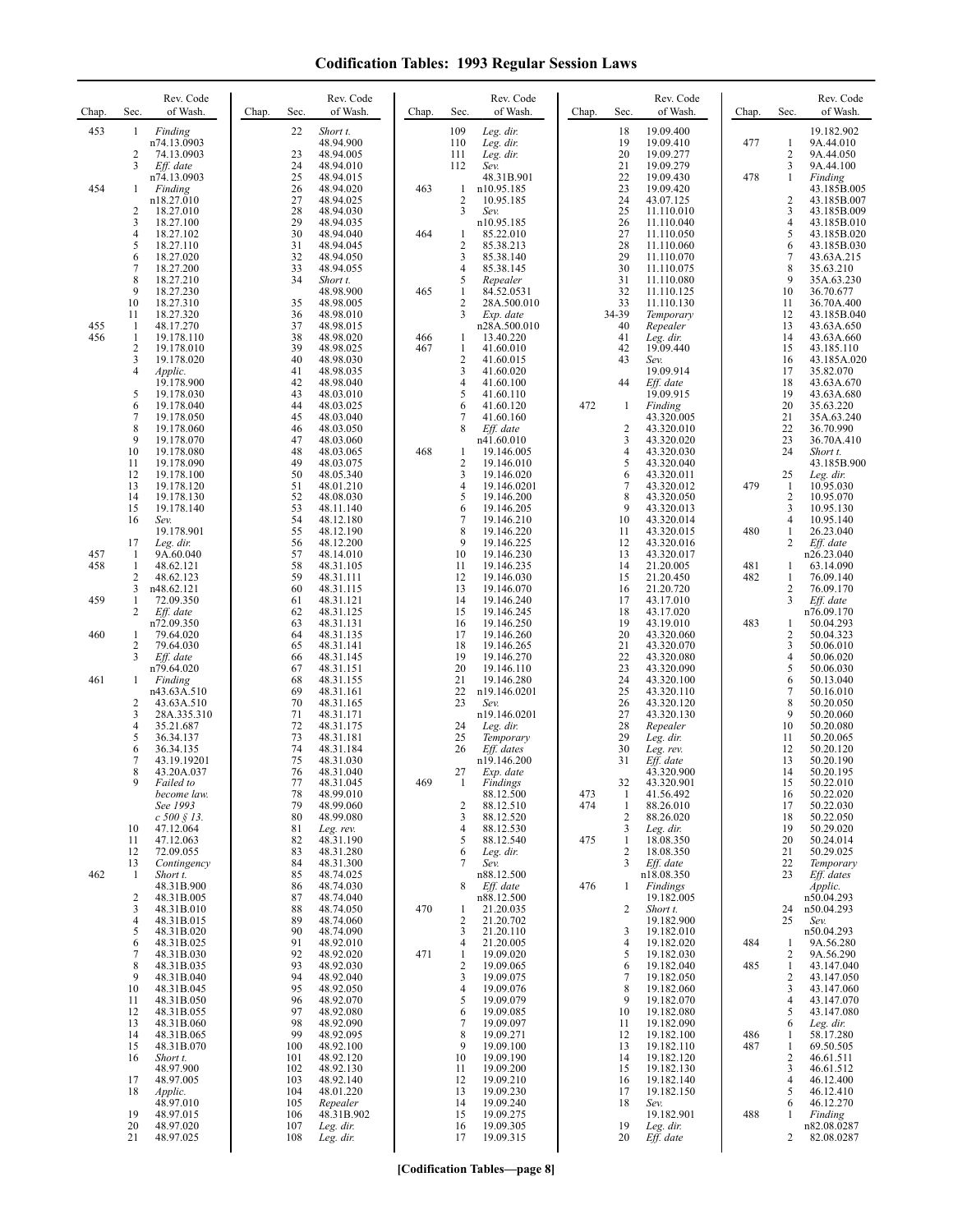| Chap.      | Sec.                                                                             | Rev. Code<br>of Wash.                                                                                                                                                           | Chap.<br>Sec.                                                             | Rev. Code<br>of Wash.                                                                                                                                             | Chap.      | Sec.                                                                                                         | Rev. Code<br>of Wash.                                                                                                                                            | Chap.      | Sec.                                                                      | Rev. Code<br>of Wash.                                                                                                                                                   | Chap.      | Sec.                                                                      | Rev. Code<br>of Wash.                                                                                                                                                 |
|------------|----------------------------------------------------------------------------------|---------------------------------------------------------------------------------------------------------------------------------------------------------------------------------|---------------------------------------------------------------------------|-------------------------------------------------------------------------------------------------------------------------------------------------------------------|------------|--------------------------------------------------------------------------------------------------------------|------------------------------------------------------------------------------------------------------------------------------------------------------------------|------------|---------------------------------------------------------------------------|-------------------------------------------------------------------------------------------------------------------------------------------------------------------------|------------|---------------------------------------------------------------------------|-----------------------------------------------------------------------------------------------------------------------------------------------------------------------|
| 489<br>490 | 3<br>$\overline{4}$<br>5<br>6<br>7<br>1<br>1<br>$\overline{2}$                   | 82.44.015<br>82.12.0282<br>46.16.023<br>n82.08.0287<br>Repealer<br>70.44.200<br>47.05.010<br>47.05.021                                                                          | 274<br>275<br>276<br>277<br>278<br>279<br>280<br>281                      | 70.185.090<br>70.185.100<br>43.70.460<br>43.70.470<br>Temporary<br>n70.185.030<br>Intent<br>48.18.540                                                             |            | 453<br>454<br>455<br>456<br>457<br>458<br>459<br>460                                                         | 43.72.170<br>43.72.180<br>43.72.190<br>43.72.200<br>43.72.800<br>48.85.010<br>48.85.020<br>48.85.030                                                             | 499        | $\,$ 8 $\,$<br>9<br>10<br>11,12<br>1<br>$\overline{\mathbf{c}}$<br>3<br>4 | 63.29.190<br>63.29.180<br>63.29.220<br>Vetoed<br>19.31.020<br>19.31.030<br>19.31.040<br>19.31.100                                                                       |            | 2<br>3<br>4<br>5<br>6<br>7                                                | Purpose<br>Intent<br>74.39A.007<br>74.39A.010<br>74.42.010<br>70.38.111<br>70.38.115<br>74.14A.050                                                                    |
| 491        | 3<br>4<br>5<br>6<br>7<br>1                                                       | 47.05.030<br>47.05.035<br>47.05.051<br>47.05.090<br>Repealer<br>82.44.110                                                                                                       | 282<br>283<br>284<br>285<br>286<br>287                                    | 48.21.200<br>48.20.540<br>48.21.340<br>48.44.480<br>48.46.550<br>48.30.300                                                                                        |            | 461<br>462<br>463<br>464<br>465<br>466                                                                       | 48.85.040<br>48.85.050<br>43.72.210<br>43.72.220<br>43.72.230<br>43.72.240                                                                                       | 500        | 5<br>6<br>7<br>8<br>-1                                                    | 19.31.150<br>19.31.170<br>19.31.190<br>19.31.245<br>Finding<br>n43.41.180                                                                                               |            | 8<br>9<br>10<br>11<br>12                                                  | Vetoed<br>Leg. dir.<br>74.39A.900<br>74.39A.901<br>Sev.<br>74.39A.902                                                                                                 |
| 492        | 2<br>3<br>101                                                                    | 82.44.150<br>Eff. date<br>Findings<br>n43.20.050                                                                                                                                | 288<br>289<br>290<br>291                                                  | 48.44.490<br>48.46.560<br>48.44.260<br>48.46.380                                                                                                                  |            | 467<br>468<br>469<br>470                                                                                     | 43.70.520<br>41.05.240<br>43.72.900<br>43.72.902                                                                                                                 |            | 2<br>3<br>4<br>5                                                          | 43.41.180<br>43.08.015<br>43.41.040<br>43.79A.040                                                                                                                       | 509<br>510 | 13<br>1<br>$\mathbf{1}$                                                   | Eff. date<br>74.39A.903<br>9A.40.090<br>49.60.010                                                                                                                     |
|            | 102<br>201<br>202-207<br>208<br>209<br>210<br>211<br>212                         | Intent<br>n43.20.050<br>70.47.005<br>Temporary<br>70.47.010<br>70.47.020<br>70.47.030<br>70.47.040<br>70.47.060                                                                 | 292,293<br>294<br>295<br>296<br>301<br>302<br>303<br>304<br>305           | Repealer<br>48.01.200<br>48.44.095<br>48.46.080<br>48.14.0201<br>48.14.080<br>82.04.322<br>82.04.260<br>82.04.4289                                                |            | 471<br>472<br>473<br>474<br>475<br>476<br>477<br>478<br>479-484                                              | 43.72.904<br>43.72.906<br>43.84.092<br>43.72.810<br>43.72.820<br>43.72.830<br>Temporary<br>43.72.840<br>Temporary                                                |            | 6<br>7<br>8<br>9<br>10<br>11<br>12<br>13                                  | 43.84.092<br>43.88.160<br>43.88.195<br>67.40.020<br>Vetoed<br>Repealer<br>Sev.<br>n43.41.180<br>$Eff.$ date                                                             |            | $\sqrt{2}$<br>3<br>$\overline{\mathbf{4}}$<br>5<br>6<br>7<br>8<br>9<br>10 | 49.60.020<br>49.60.030<br>49.60.040<br>Vetoed<br>49.60.120<br>49.60.130<br>49.60.174<br>49.60.175<br>49.60.176                                                        |
|            | 213<br>214<br>215<br>216<br>217<br>218<br>219<br>220<br>221                      | 70.47.080<br>41.05.011<br>41.05.021<br>41.05.050<br>41.05.055<br>41.05.065<br>41.05.120<br>41.05.140<br>41.05.190                                                               | 306<br>307<br>308<br>309<br>310<br>311<br>312<br>401                      | Repealer<br>82.24.020<br>82.24.080<br>82.26.020<br>82.08.150<br>66.24.290<br>82.02.030<br>Intent<br>43.72.005                                                     |            | 485<br>486<br>487<br>488<br>489<br>490<br>491                                                                | 43.72.850<br>43.72.860<br>Short t.<br>43.72.910<br>42.17.2401<br>43.20.050<br>Sev.<br>43.72.911<br>Savings                                                       | 501        | 1<br>2<br>3<br>$\overline{4}$<br>5<br>6<br>$\tau$<br>8                    | n43.41.180<br>46.20.289<br>46.20.031<br>46.20.207<br>46.20.291<br>46.20.311<br>46.20.342<br>46.61.515<br>46.63.020                                                      |            | 11<br>12<br>13<br>14<br>15<br>16<br>17<br>18<br>19                        | 49.60.178<br>49.60.180<br>49.60.190<br>49.60.200<br>49.60.205<br>49.60.215<br>49.60.222<br>49.60.223<br>Vetoed                                                        |
|            | 222<br>223<br>224<br>225<br>226<br>227<br>228<br>229<br>230                      | 41.05.195<br>41.05.197<br>47.64.270<br>28A.400.200<br>28A.400.350<br>41.05.022<br>41.05.200<br>41.05.210<br>Repealer                                                            | 402<br>403<br>404<br>405<br>406<br>407<br>408<br>409<br>410               | 43.72.010<br>43.72.020<br>43.72.060<br>43.72.030<br>43.72.040<br>43.72.050<br>18.130.320<br>43.72.070<br>43.70.500                                                | 493        | 492<br>493<br>494<br>495<br>496<br>$\mathbf{1}$<br>$\overline{c}$                                            | 43.72.912<br>43.72.913<br>Leg. dir.<br>43.72.914<br>Eff. dates<br>43.72.915<br>Contingency<br>47.60.770<br>47.60.772                                             | 502        | 9<br>10<br>11<br>12<br>13<br>1<br>2<br>3<br>4                             | 46.63.060<br>46.63.070<br>46.63.110<br>46.52.120<br>Repealer<br>41.26.030<br>41.26.450<br>41.40.093<br>Vetoed                                                           | 511        | 20<br>21<br>22<br>23<br>24<br>25<br>26<br>1                               | 49.60.225<br>49.60.230<br>49.60.240<br>49.60.250<br>49.44.090<br>70.124.060<br>Sev.<br>n49.60.010<br>66.24.540                                                        |
|            | 231<br>232<br>233<br>234<br>235<br>236<br>237                                    | 74.09.055<br>41.05.220<br>19.68.010<br>70.05.010<br>70.05.030<br>70.05.040<br>70.05.035                                                                                         | 411<br>412<br>413<br>414<br>415<br>416<br>417                             | 43.70.320<br>18.130.330<br>48.22.080<br>48.05.410<br>70.41.200<br>70.41.230<br>43.70.510                                                                          | 494        | 3<br>$\overline{4}$<br>5<br>6<br>7<br>8<br>1                                                                 | Vetoed<br>47.60.774<br>47.60.776<br>47.60.778<br>Leg. dir.<br>$Eff$ . date<br>43.72.010                                                                          | 503<br>504 | 5<br>6<br>$1 - 3$<br>4<br>5<br>$\mathbf{1}$                               | 41.56.460<br>$Eff.$ date<br>n41.26.030<br>Temporary<br>Vetoed<br>Exp. date<br>Findings                                                                                  | 512        | 1<br>2<br>3<br>$\overline{\mathbf{4}}$<br>5<br>6                          | Intent<br>43.172.005<br>43.172.010<br>43.31.085<br>43.31.055<br>43.210.130<br>43.31.093                                                                               |
|            | 238<br>239<br>240<br>241<br>242<br>243<br>244                                    | 70.05.050<br>70.05.070<br>70.05.080<br>70.05.120<br>70.05.130<br>70.05.150<br>70.05.037                                                                                         | 418<br>419<br>420<br>421<br>422<br>423<br>424                             | n7.70.100<br>7.70.100<br>7.70.110<br>7.70.120<br>5.60.070<br>7.70.130<br>Vetoed                                                                                   |            | $\overline{2}$<br>3<br>4<br>5<br>6<br>8                                                                      | 43.72.040<br>43.72.220<br>43.72.240<br>43.72.870<br>70.47.065<br>Leg. dir.<br>$Eff.$ date                                                                        | 505        | $\overline{\mathbf{c}}$<br>3<br>$\overline{4}$<br>$\overline{\mathbf{c}}$ | n41.05.280<br>Vetoed<br>41.05.280<br>Eff. date<br>n41.05.280<br>13.70.005<br>13.70.100                                                                                  |            | 7<br>8<br>9<br>10<br>11<br>12<br>13                                       | 43.31.0925<br>Vetoed<br>39.19.060<br>39.19.170<br>43.168.030<br>43.168.050<br>43.168.150                                                                              |
|            | 245<br>246<br>247<br>248<br>249<br>250<br>251                                    | 70.12.030<br>70.12.050<br>70.46.020<br>70.46.060<br>70.46.080<br>70.46.085<br>70.46.090                                                                                         | 425<br>426<br>427<br>428<br>429<br>430<br>431                             | 43.72.080<br>48.43.160<br>43.72.090<br>43.72.100<br>43.72.110<br>43.72.120<br>48.43.170                                                                           | 495<br>496 | 1<br>$\overline{2}$<br>3,4<br>1<br>$\overline{2}$                                                            | 43.72.916<br>Findings<br>n90.03.470<br>90.03.470<br>Temporary<br>4.22.070<br>51.24.060                                                                           | 506<br>507 | 3<br>$\overline{4}$<br>5<br>1<br>$\overline{c}$<br>3<br>1                 | Vetoed<br>13.70.140<br>74.14A.050<br>Vetoed<br>41.40.262<br>Contingency<br>Finding                                                                                      |            | 14<br>15<br>16<br>17<br>18<br>19<br>20                                    | 43.168.070<br>43.168.100<br>43.172.011<br>43.172.020<br>43.172.030<br>43.172.040<br>43.172.050                                                                        |
|            | 252<br>253<br>254<br>255<br>256<br>257<br>258<br>259                             | 70.46.120<br>82.44.110<br>82.44.155<br>43.20.030<br>Leg. rev.<br>Repealer<br>Temporary<br>70.170.100                                                                            | 432<br>433<br>434<br>435<br>436<br>437<br>438<br>439                      | 48.43.010<br>48.43.020<br>48.43.030<br>48.43.040<br>48.43.050<br>48.43.060<br>48.43.070<br>48.43.080                                                              | 497        | 3<br>4<br>1<br>2                                                                                             | Eff. date<br>n4.22.070<br>Applic.<br>n4.22.070<br>Finding<br>43.310.005<br>Intent<br>43.13.007                                                                   |            | $\overline{c}$<br>3<br>4<br>5<br>6<br>7<br>8                              | 70.155.005<br>70.155.010<br>70.155.020<br>70.155.030<br>70.155.040<br>70.155.050<br>70.155.060<br>70.155.070                                                            |            | 21<br>22<br>23<br>24<br>25<br>26<br>27<br>28                              | 43.172.060<br>43.172.070<br>43.172.080<br>43.172.090<br>43.172.100<br>43.172.110<br>43.172.120<br>Vetoed                                                              |
|            | 260<br>261<br>262<br>263<br>264<br>265<br>266<br>267<br>268<br>269<br>270<br>271 | 70.170.110<br>70.170.120<br>70.170.130<br>70.170.140<br>Temporary<br>70.41.250<br>n18.64.430<br>18.64.430<br>18.51.540<br>Finding<br>n28B.115.080<br>28B.125.010<br>28B.115.080 | 440<br>441<br>442<br>443<br>444<br>445<br>446<br>447<br>448<br>449<br>450 | 48.43.090<br>48.43.100<br>48.43.110<br>48.43.120<br>48.43.130<br>48.43.140<br>48.43.150<br>Findings<br>Intent<br>43.72.300<br>43.72.310<br>43.72.130<br>43.72.140 | 498        | 3<br>$\overline{4}$<br>5<br>6<br>$7 - 10$<br>11<br>12<br>13<br>$\mathbf{1}$<br>$\overline{c}$<br>3<br>4<br>5 | 43.310.010<br>43.310.020<br>Vetoed<br>43.310.030<br>Vetoed<br>43.310.040<br>Leg. dir.<br>Contingency<br>Vetoed<br>63.29.130<br>Vetoed<br>63.29.165<br>19.150.060 |            | 9<br>10<br>11<br>12<br>13<br>14<br>15<br>16<br>17<br>18<br>19<br>20       | 70.155.080<br>70.155.090<br>70.155.100<br>70.155.110<br>70.155.120<br>70.155.130<br>82.24.530<br>Temporary<br>82.24.550<br>82.24.560<br>Leg. dir.<br>Sev.<br>70.155.900 |            | 29<br>30<br>31<br>32<br>33<br>34<br>35<br>36<br>37<br>38                  | Finding<br>Intent<br>n43.86A.060<br>43.86A.060<br>43.63A.690<br>43.85.230<br>43.86A.030<br>43.86A.070<br>43.131.381<br>43.131.382<br>Vetoed<br>Short t.<br>43.172.900 |
|            | 272<br>273                                                                       | 41.05.230<br>70.185.030                                                                                                                                                         | 451<br>452                                                                | 43.72.150<br>43.72.160                                                                                                                                            |            | 6<br>7                                                                                                       | 19.150.080<br>63.29.170                                                                                                                                          | 508        | 1                                                                         | <b>Findings</b><br>74.39A.005                                                                                                                                           |            | 39<br>40                                                                  | Leg. dir.<br>43.172.901                                                                                                                                               |

**[Codification Tables—page 9]**